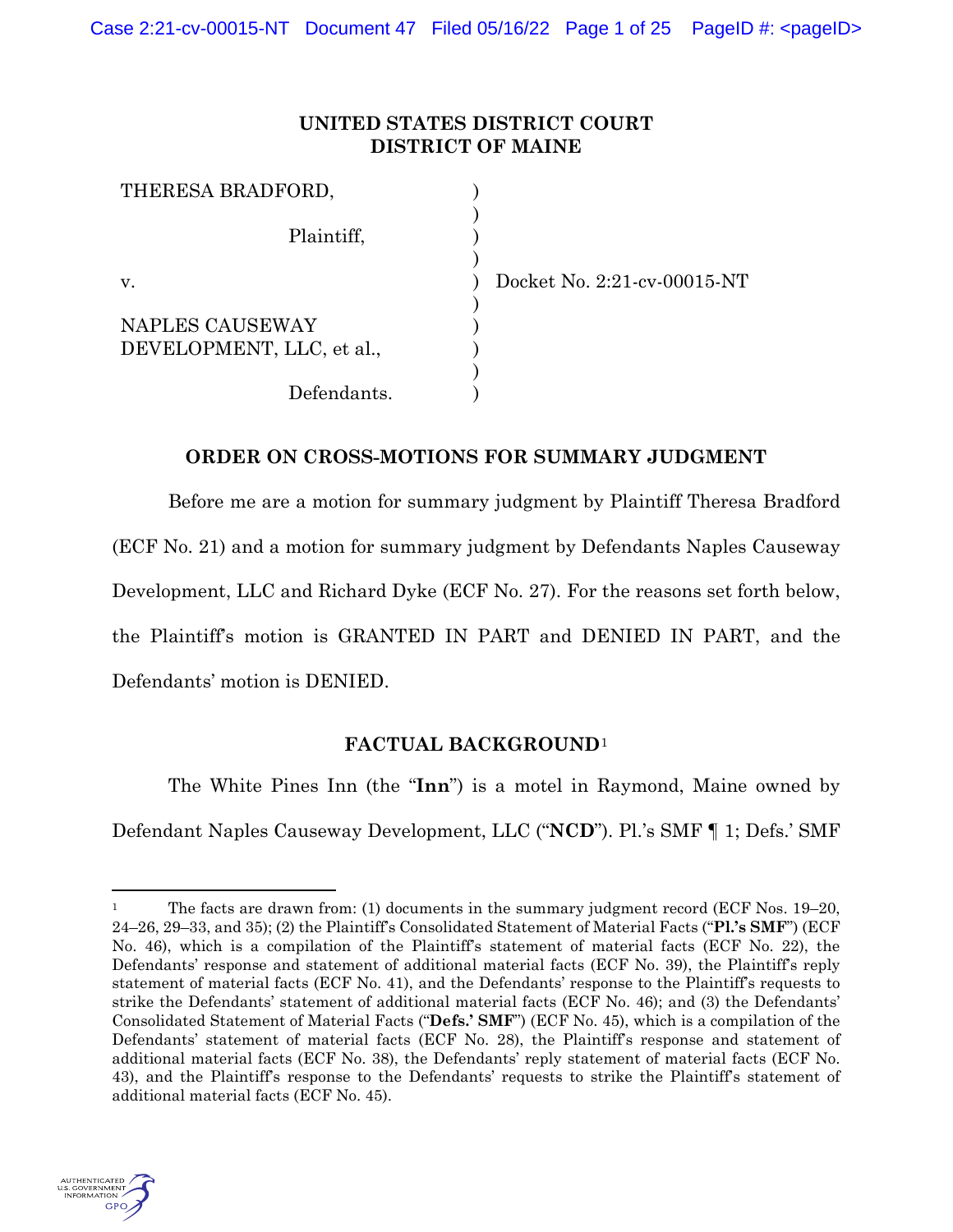¶¶ 1, 3. Defendant Richard Dyke is NCD's sole member. Defs.' SMF ¶¶ 1–2. The Inn property consists of a two-story house with a one-story wing on each side of the house, containing eleven rental units. Defs.' SMF ¶ 4. The Inn's office is located on the first floor of the house, which also includes a full kitchen, large living room, three bedrooms, and three bathrooms. Defs.' SMF ¶ 4.

Starting in August of 2013, NCD began operating the Inn by renting the eleven rental units as motel rooms. Defs.' SMF ¶ 5. Jennifer Daruszka was the Inn's first manager from July of 2013 until mid-April of 2016. Defs.' SMF ¶ 7. NCD provided an expense-free, year-round home for Ms. Daruszka and her family in the Inn's two-story house. Defs.' SMF ¶ 5. After Ms. Daruszka resigned in April of 2016, the Plaintiff, Theresa Bradford, took over as manager. Pl.'s SMF ¶ 3; Defs.' SMF ¶ 7. Richard Dyke interviewed and hired Ms. Bradford, and NCD employed Ms. Bradford as manager of the Inn from April 12, 2016 through September 5, 2019. Pl.'s SMF ¶¶ 3, 7; Defs.' SMF ¶¶ 30, 44.

When Ms. Bradford was hired, the Defendants offered to compensate her, and she agreed to be compensated, with a weekly salary of \$250 plus an expense-free fulltime residence in the two-story house at the center of the Inn building. Defs.' SMF ¶ 33. There was no written agreement about Ms. Bradford's employment arrangement. Pl.'s SMF ¶ 52; Defs.' SMF ¶ 62. Marie Caron, an accountant for NCD, discussed the Inn manager job with Ms. Bradford before she was hired.<sup>2</sup> Defs. SMF [ 58. Ms. Caron

<sup>2</sup> Ms. Caron, a certified public accountant with training in human resources, performed accounting and other business services for NCD. Pl.'s SMF ¶ 35; Defs.' SMF ¶ 23. She was in charge of the Inn's payroll entry, Ms. Bradford reported weekly occupancy and sales revenue data to her every week, and Ms. Caron functioned as Ms. Bradford's direct supervisor. Pl.'s SMF ¶¶ 10, 35; Defs.' SMF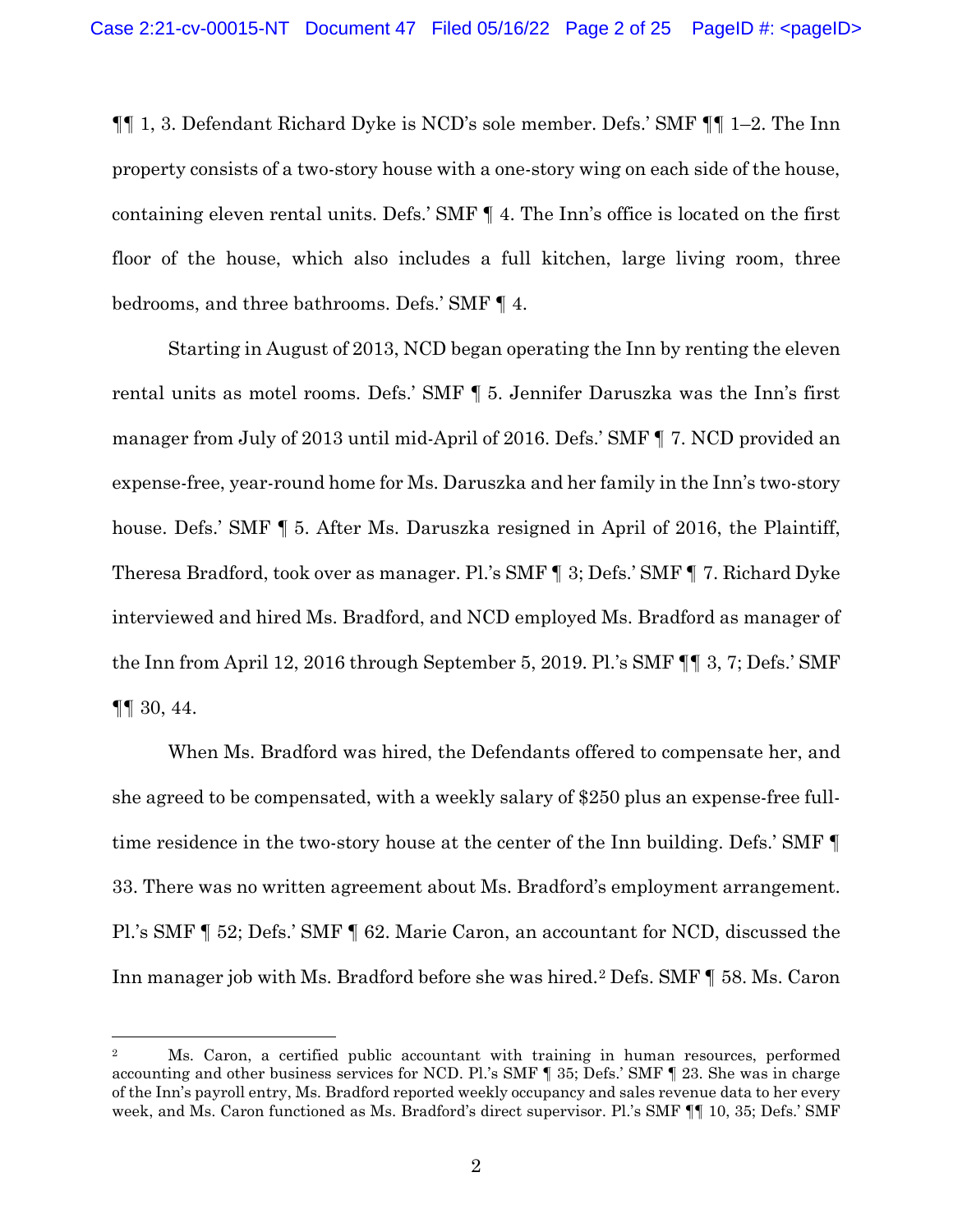maintained handwritten notes that she had taken before and during the discussion, which reflect an offer of "\$1,000/month, including residence and utilities." Defs.' SMF ¶ 58; Pl.'s Reply SMF Ex. 3 ("**Caron Notes**") (ECF No. 41-3). After making the initial offer of \$250 per week, NCD increased Ms. Bradford's weekly pay to be the equivalent of the then-current minimum wage for forty hours of work each week.3 Pl.'s SMF ¶¶ 13–16; Defs.' SMF ¶ 34. During her employment, Ms. Bradford's weekly pay was as follows: \$274.15 for most of 2016; \$360 in 2017; \$400 in 2018; and \$440 in 2019. Pl.'s SMF ¶¶ 13–16; Defs.' SMF ¶ 34.

While Ms. Bradford served as Inn manager from April of 2016 to September of 2019, she and her husband lived on the Inn property for free, paying no rent, taxes, utilities, or maintenance costs. Pl.'s SMF ¶ 3; Defs.' SMF ¶ 35. Ms. Bradford was told that she would stay at the house to oversee the Inn property and that she and her husband could treat the house as if it were their own home. Defs.' SMF  $\P$  69; Pl.'s SMF ¶ 53. NCD placed no restrictions on Ms. Bradford as to the number of people that could live with her, and for about eight months (from late 2018 to early August of 2019), Ms. Bradford's daughter, son-in-law, and two small grandchildren also lived with Ms. Bradford for free in the house at the Inn. Pl.'s SMF  $\P$  53; Defs.' SMF  $\P$  1 35, 46.

<sup>¶</sup> 37. Ms. Caron periodically stopped by the White Pines Inn, but the parties disagree about how often these visits occurred. *Compare* Pl.'s SMF ¶ 38 ("Ms. Caron would pop into the Inn 3-4 times per week") *with* Pl.'s SMF ¶ 67 ("Ms. Caron typically stopped by the White Pines Inn one time per week.").

<sup>3</sup> When she was first hired, Ms. Bradford was categorized as an "exempt" employee, but was soon changed to a non-exempt hourly employee because her position did not qualify as exempt where she was the sole employee and had no one reporting to her. Pl.'s SMF ¶ 9.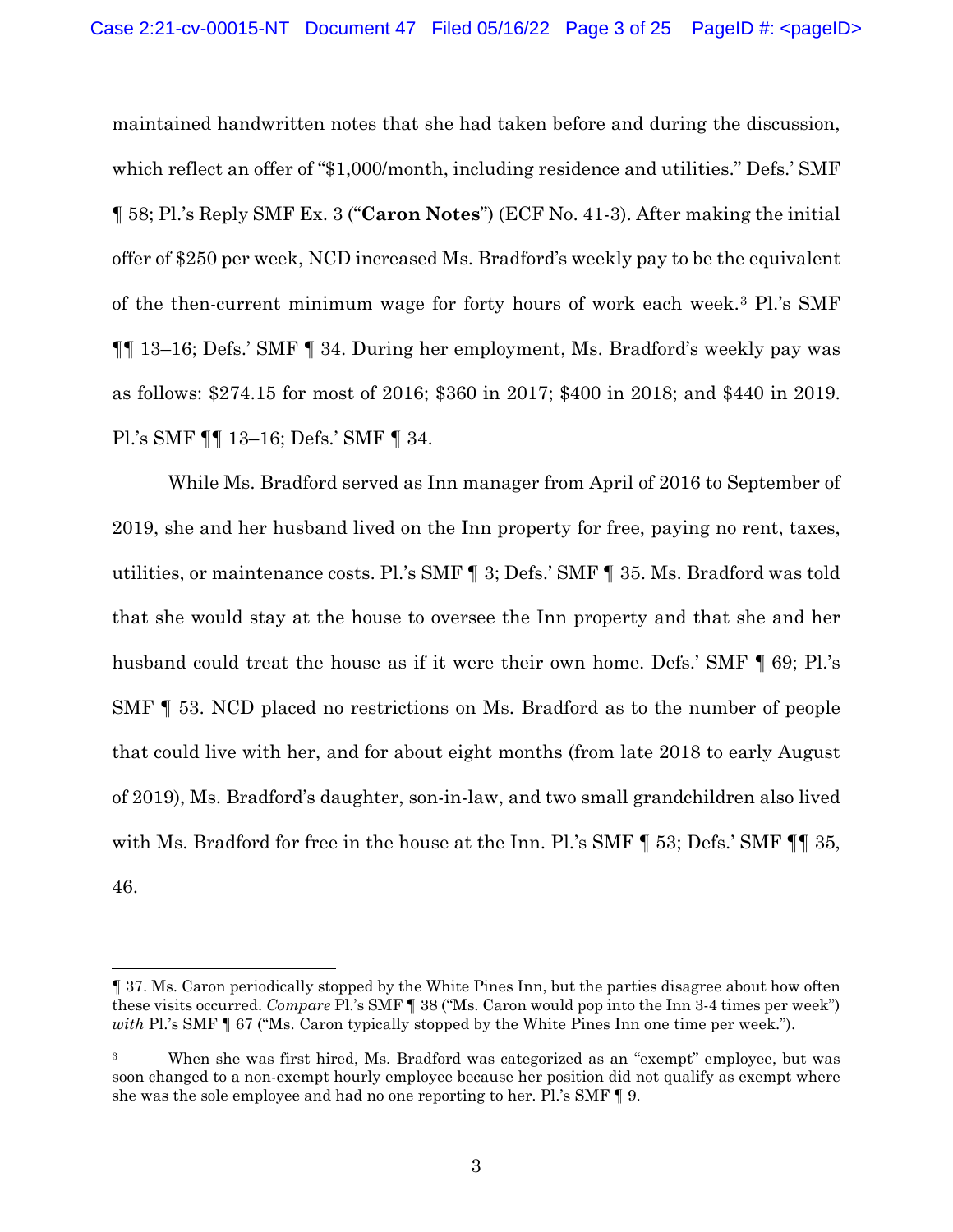During her tenure, Ms. Bradford was NCD's only employee and was the sole person responsible for the management of the Inn. Pl.'s SMF ¶ 6. Before hiring Ms. Bradford, Mr. Dyke and Ms. Caron talked about the Inn manager's job duties, and Ms. Caron discussed them with Ms. Bradford. Defs. SMF ¶ 58; *see* Caron Notes. Ms. Bradford's job duties included: taking reservations, monitoring and responding to emails, and checking guests in and out; cleaning rooms<sup>4</sup> and doing laundry; turning the vacancy sign on at 9:00 in the morning and off at 9:00 at night; being available in person or by phone from 9:00 a.m. to 9:00 p.m. to assist guests; and preparing a weekly occupancy report and receipts for Ms. Caron. Defs.' SMF  $\P$  8; Pl.'s SMF  $\P$  21. She also ordered all supplies, ran Inn-related errands, and performed light maintenance such as changing lightbulbs, painting, cleaning the game room, watering and weeding flower beds, and shoveling snow. Defs.' SMF ¶ 8; Pl.'s SMF ¶ 21. In spring and fall, Ms. Bradford did a more major cleaning that involved pulling all of the furniture out of the rooms, shampooing carpets, washing walls, and cleaning the bathrooms, dressers, nightstands, refrigerators, microwaves, televisions and stands, chairs, windows, and outside screens. Pl.'s SMF ¶ 22. She also took care of the flower boxes and holiday decorations and attended chamber of commerce events. Pl.'s SMF ¶ 21.

<sup>&</sup>lt;sup>4</sup> If a room was rented nightly, Ms. Bradford would clean it the next day after the guest had checked out; if it was rented for more than one day, she would make the bed and change towels on request. Pl.'s SMF ¶ 24. If a room was rented weekly, she would clean the room once a week and, upon request, would provide new towels and sheets midweek and make beds. Pl.'s SMF ¶¶ 24–25.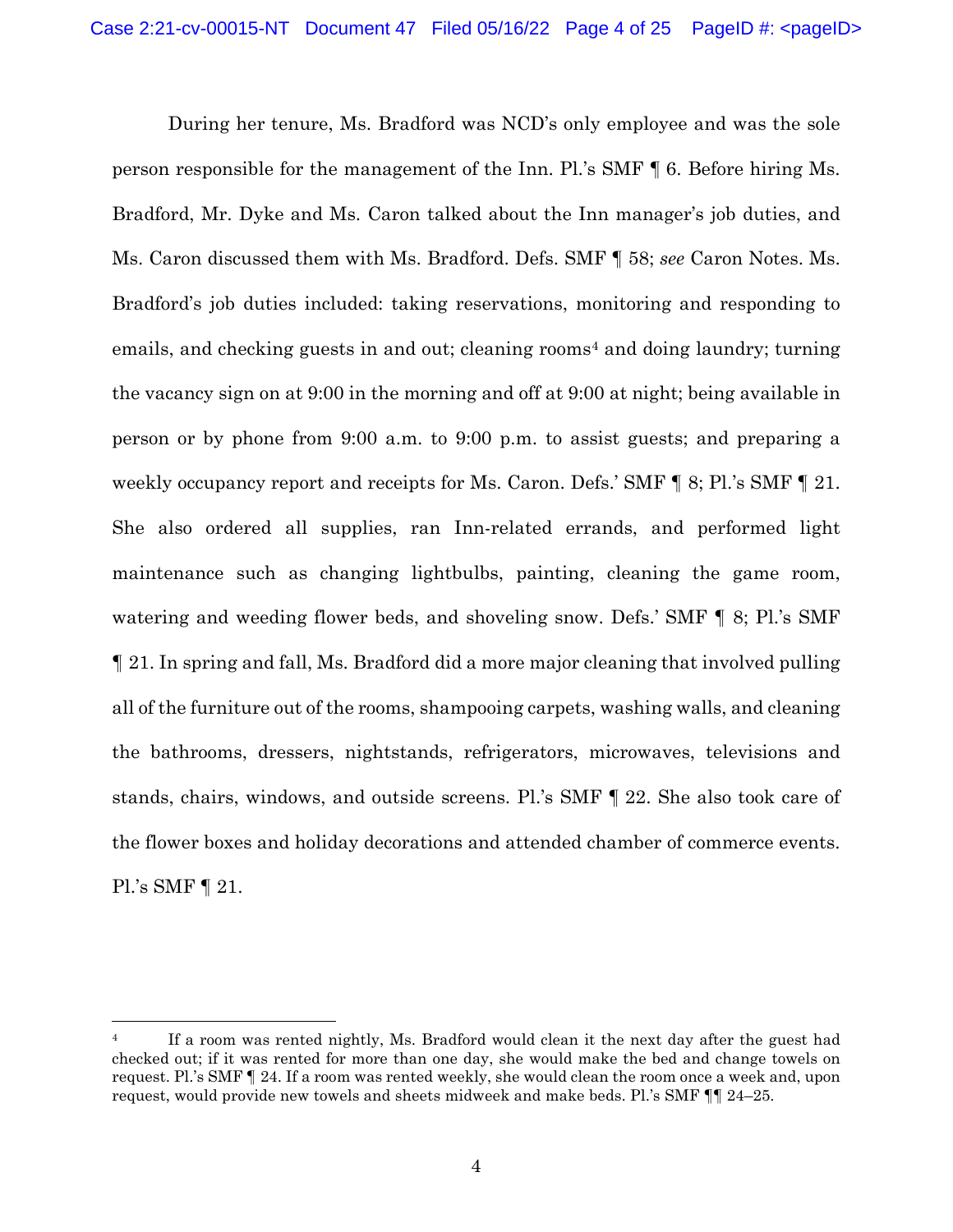Ms. Bradford was responsible for the Inn during the hours it was open, from 9:00 a.m. to 9:00 p.m. every day. Defs.' SMF ¶ 64. According to the Plaintiff, she worked from 9:00 a.m. to 9:00 p.m. seven days a week year-round, and her job duties consumed all of that working time. Pl.'s SMF ¶ 19; Defs.' SMF ¶ 74. From October of 2018 through April of 2020, a FedEx delivery driver saw Ms. Bradford working every time the driver made deliveries to the Inn between 9:00 a.m. and 6:00 p.m., including on the weekends. Pl.'s SMF ¶ 27. Neither Mr. Dyke nor Ms. Caron ever put a limit on the number of hours Ms. Bradford was supposed to work. Defs.' SMF ¶ 64. The Defendants, however, felt that "common sense as to what it takes to clean and prepare a room for rental" meant that Ms. Bradford's position was far less than forty hours a week. Pl.'s SMF ¶¶ 45–46. According to the Defendants, the agreement with Ms. Bradford was that she would work as much or as little as needed to manage the Inn, get paid a fixed weekly salary, and have a free place to live for herself and her family. Defs.' SMF ¶ 50.

No one kept a record of the hours that Ms. Bradford worked. Pl.'s SMF ¶ 39; Defs.' SMF ¶ 51. The Defendants did not give Ms. Bradford any instruction on how to track her hours. Pl.'s SMF ¶ 41. There was no time clock or time sheet to track her hours, and the Defendants did not ask Ms. Bradford to sign in or out when she was or was not working. Pl.'s SMF ¶¶ 40, 42. Ms. Bradford never reported to Mr. Dyke or Ms. Caron that she worked more than forty hours in any week. Defs.' SMF ¶ 52; Pl.'s SMF ¶ 72. The Defendants did not know how many hours Ms. Bradford worked each week. Pl.'s SMF ¶ 43. Instead, they paid her the same flat-fee salary—the equivalent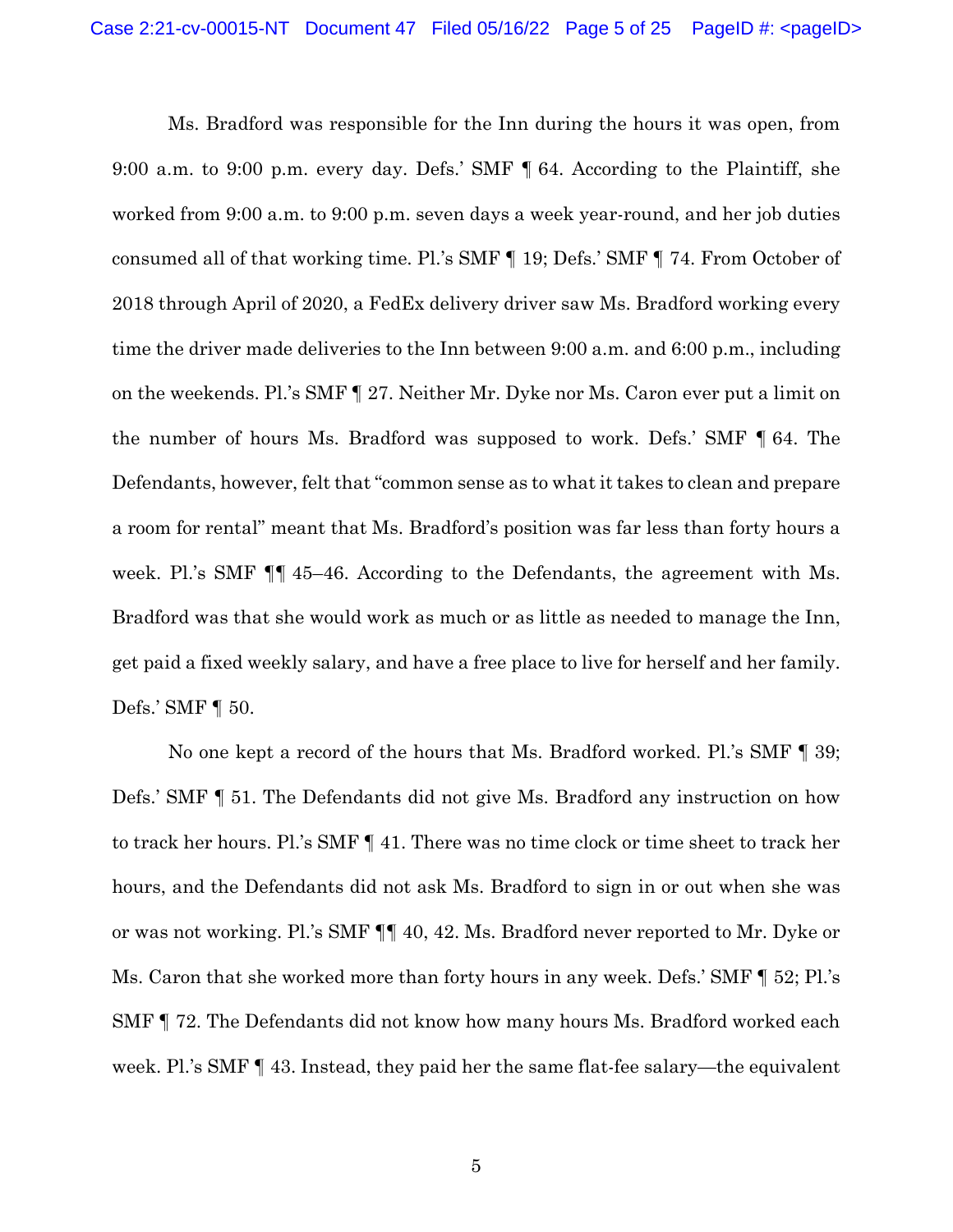of Maine's minimum hourly wage for a forty-hour workweek—regardless of how many hours she worked in a week. Pl.'s SMF  $\P$  9, 43–44; Defs.' SMF  $\P$  34. The greatest variable in how long it took to perform the listed manager duties was the number of rooms turning over, which was far greater in the summer than in the rest of the year. Defs.' SMF ¶ 20. One Monday morning in July, after Ms. Bradford had ten rooms to check out in one day, Ms. Caron emailed Ms. Bradford:

I see it was another good week! I'm quite sure you were exhausted yesterday! Also please be sure to let me know if you work more than 40 hours per week by Sunday night so that I can enter payroll first thing on Monday mornings.

Pl.'s SMF ¶ 48.

When Ms. Bradford had more Inn work than she could get done on her own in a given day, she enlisted the help of her mother or her daughter and paid them out of her own pocket. Pl.'s SMF ¶ 31. She never told NCD that she had too much work or needed the help; NCD would have reimbursed her if she had told anyone. Pl.'s SMF ¶ 31. Ms. Bradford's husband also helped her every day with tasks for which he did not get paid, like vacuuming and shampooing rugs, deep-cleaning rooms, cleaning the game room, and weed-whacking. Pl.'s SMF ¶ 32. According to the Bradfords, Mr. Bradford told Defendant Dyke that the job took more than forty hours, and Mr. Dyke joked that he got two innkeepers for the price of one. Pl.'s SMF ¶¶ 33, 38. Mr. Dyke denies that Mr. Bradford told him that Ms. Bradford was working more than forty hours a week, and denies he joked to the Bradfords about two-for-one innkeepers. Pl.'s SMF ¶¶ 33, 72.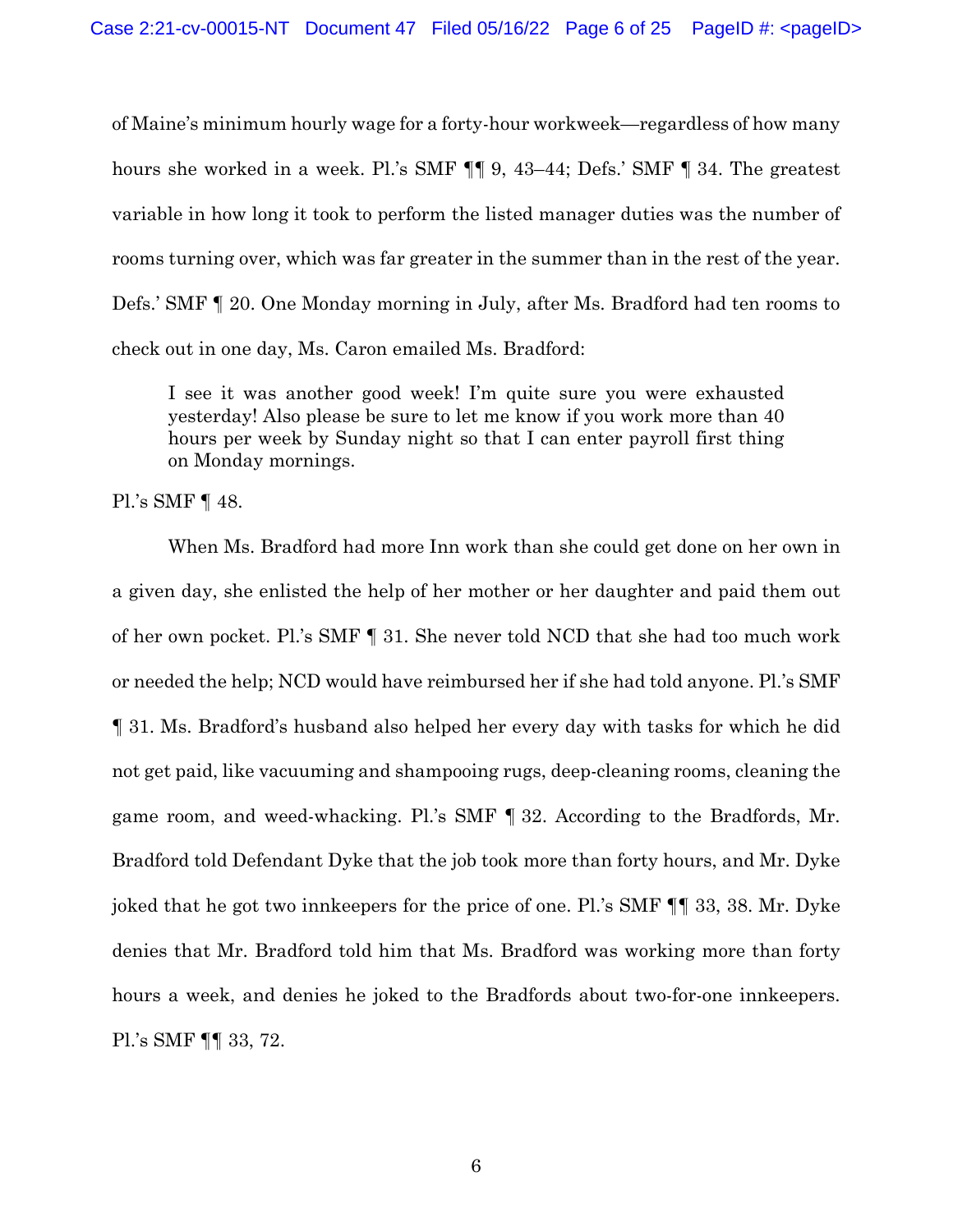If Ms. Bradford needed to leave the Inn between the hours of 9:00 a.m. and 9:00 p.m., she had to stay within twenty or thirty minutes of the Inn and leave her cell number on the door so she could be reached. Pl.'s SMF ¶ 20. Under the Inn manager's listed duties in Ms. Caron's notes from her interview with Ms. Bradford, Ms. Caron wrote:

- present at motel during check-in times
	- sometimes note on door, but potential to miss customers
	- $9:00$  am light off "no vacancy"  $9:00$  pm

Caron Notes. And Mr. Dyke told Ms. Bradford: "[I]f you leave . . . you're not married to that place—you can leave your number on the door. They can call you. Do not go any further than 20 or 30 minutes away so that you can come back if you need to." Defs.' SMF ¶ 44. Ms. Bradford sometimes had to run errands for the Inn, go to a doctor's appointment, or get groceries during Inn hours. Defs.' SMF ¶¶ 45, 48, 73. During the months that Ms. Bradford's daughter's family lived with her, Ms. Bradford sometimes drove her daughter to work thirty minutes away if her daughter's car broke down (which might have been once a week or once every two weeks), and she occasionally watched her grandchildren for thirty-minute periods. Defs.' SMF ¶¶ 47, 71–72. She might also take two breaks during the workday, but she was otherwise in the Inn's office and available. Defs.' SMF ¶ 49; *see* T. Bradford Dep. 96:9-19 (ECF No. 19-1). According to Ms. Bradford, she could never go anywhere because she "was tied to the property." Defs.' SMF ¶ 68. Ms. Bradford missed family functions because obligations to the Inn did not allow her to be away for long enough periods of time to attend, though neither Mr. Dyke nor Ms. Caron realized that Ms.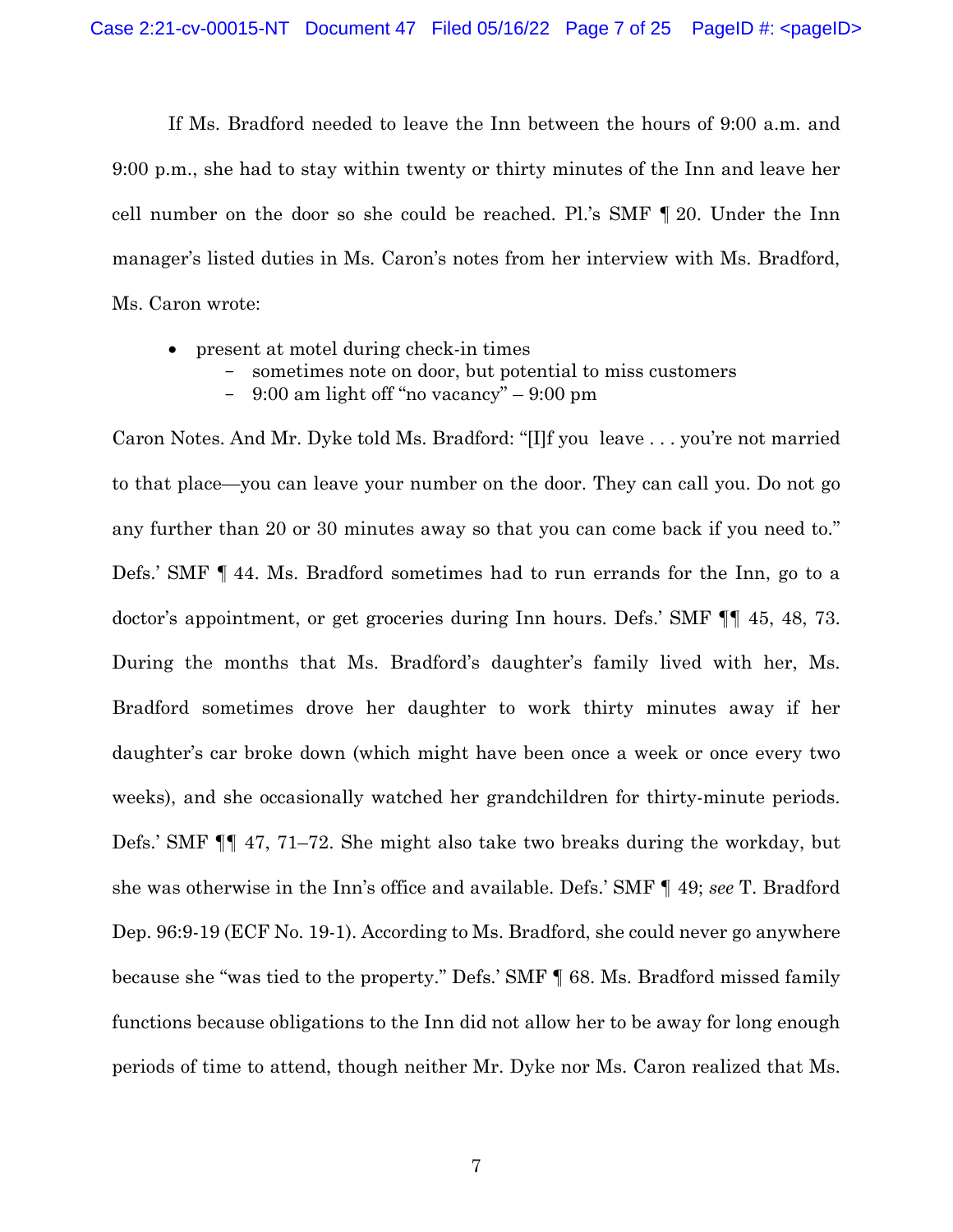Bradford believed she had to miss family functions because of the job. Pl.'s SMF ¶¶ 20, 75. They also say that they did not know that Ms. Bradford could not handle all the Inn work without her husband's help. Pl.'s SMF ¶¶ 65–66.

Although Mr. Dyke and Ms. Caron both acknowledged that Ms. Bradford "worked very hard" and "did a good job" at the Inn, Defendant Dyke decided to terminate Plaintiff's employment, effective September 6, 2019. Pl.'s SMF ¶¶ 11, 59. According to Ms. Caron, Mr. Dyke's termination decision was based on a few considerations, including that he was thinking about converting the house into two units and that he thought Ms. Bradford wasn't around a lot of times when he drove by the Inn and didn't see her vehicle so felt that she was missing new customers. Defs.' SMF ¶ 70; *see* M. Caron Dep. 42:25-43:23 (ECF No. 19-4).

## **PROCEDURAL BACKGROUND**

The Plaintiff filed her Complaint in state court in October of 2020. Compl. (ECF No. 3-4). The Complaint asserts three claims: violation of Maine's unpaid wages statute (Count I), violation of Maine's minimum wage and overtime laws (Count II), and violation of the federal minimum wage and overtime laws (Count III).5 Compl. 3–5. On January 8, 2021, the Defendants removed the action to this Court and filed their Answer. Notice of Removal (ECF No. 1); Answer (ECF No. 5). In addition to denying the Plaintiff's allegations, the Defendants assert multiple affirmative defenses, including that the Plaintiff's claims are barred by the doctrines of unclean

The federal claim was designated as Count IV of the Complaint, but that appears to be a typographical error. *See* Pl.'s Mot. for Summ. J. 1 n.1 (ECF No. 21).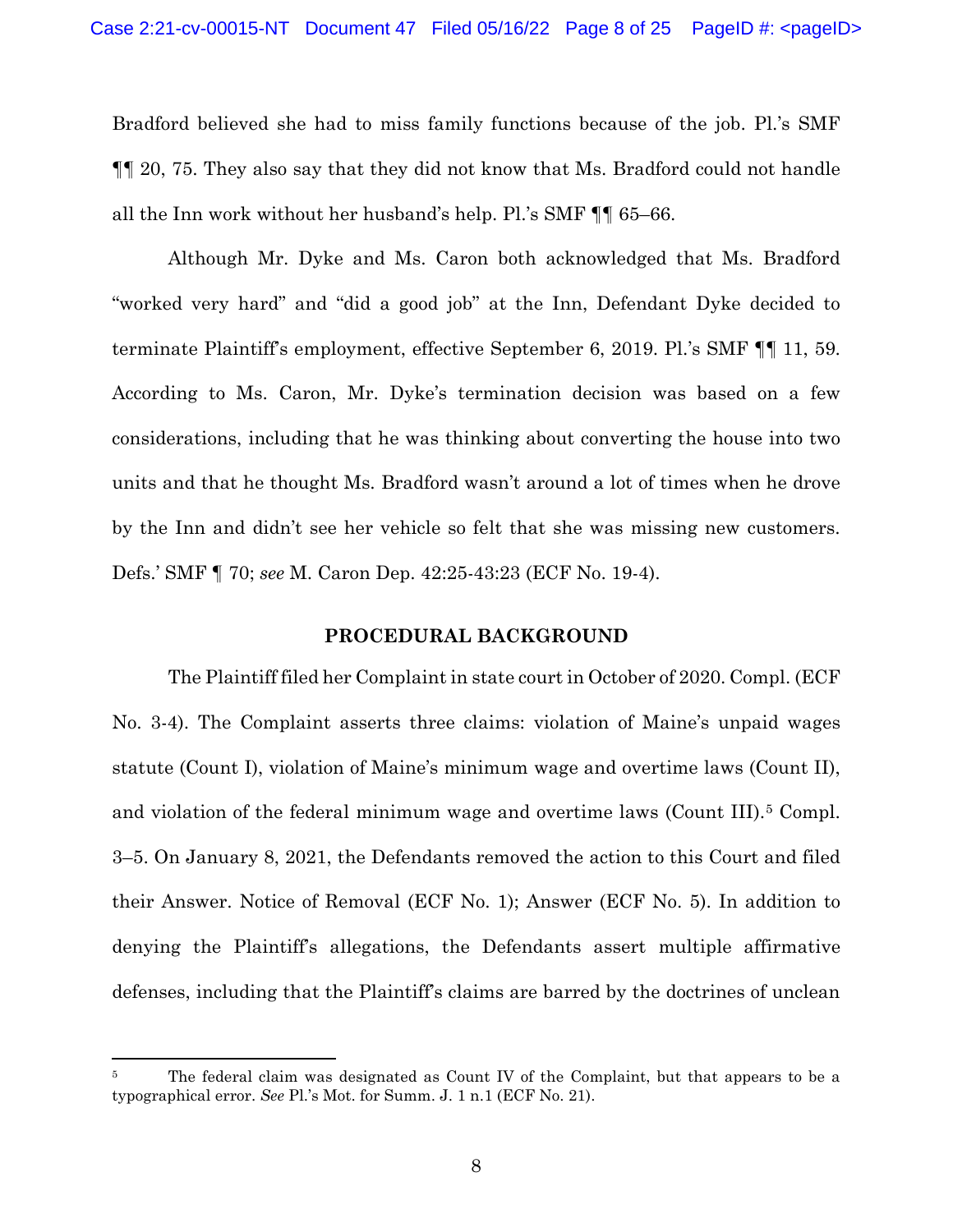hands (Fourth Defense), estoppel (Fifth Defense), waiver (Sixth Defense), and laches (Seventh Defense), and that the Plaintiff was an exempt employee under all relevant wage laws and therefore not entitled to overtime pay (Eighth Defense). Answer 4. The parties now have each filed competing motions for summary judgment pursuant to Rule 56 of the Federal Rules of Civil Procedure.

### **LEGAL STANDARD**

Summary judgment is appropriate when "there is no genuine dispute as to any material fact and the movant is entitled to judgment as a matter of law." Fed. R. Civ. P. 56(a). A dispute is genuine if a rational factfinder could resolve it in favor of either party. *Feliciano-Muñoz v. Rebarber-Ocasio*, 970 F.3d 53, 62 (1st Cir. 2020). A fact is material if "its existence or nonexistence has the potential to change the outcome of the suit." *Rando v. Leonard*, 826 F.3d 553, 556 (1st Cir. 2016) (quoting *Borges ex rel. S.M.B.W. v. Serrano-Isern*, 605 F.3d 1, 5 (1st Cir. 2010)).

The party moving for summary judgment bears the initial burden of showing that no such genuine dispute exists. *Feliciano-Muñoz*, 970 F.3d at 62. Once it does so, "the burden shifts to the nonmoving party . . . to demonstrate that a trier of fact reasonably could find in his favor" with respect to each issue on which he bears the burden of proof. *Woodward v. Emulex Corp.*, 714 F.3d 632, 637 (1st Cir. 2013) (quoting *Hodgens v. Gen. Dynamics Corp.*, 144 F.3d 151, 158 (1st Cir. 1998)). "[C]onclusory allegations, improbable inferences, and unsupported speculation" do not suffice. *Doe v. Trs. of Bos. Coll.*, 892 F.3d 67, 93 (1st Cir. 2018) (quoting *LeBlanc v. Great Am. Ins. Co.*, 6 F.3d 836, 842 (1st Cir. 1993)). Judgment should be entered "if . . . there can be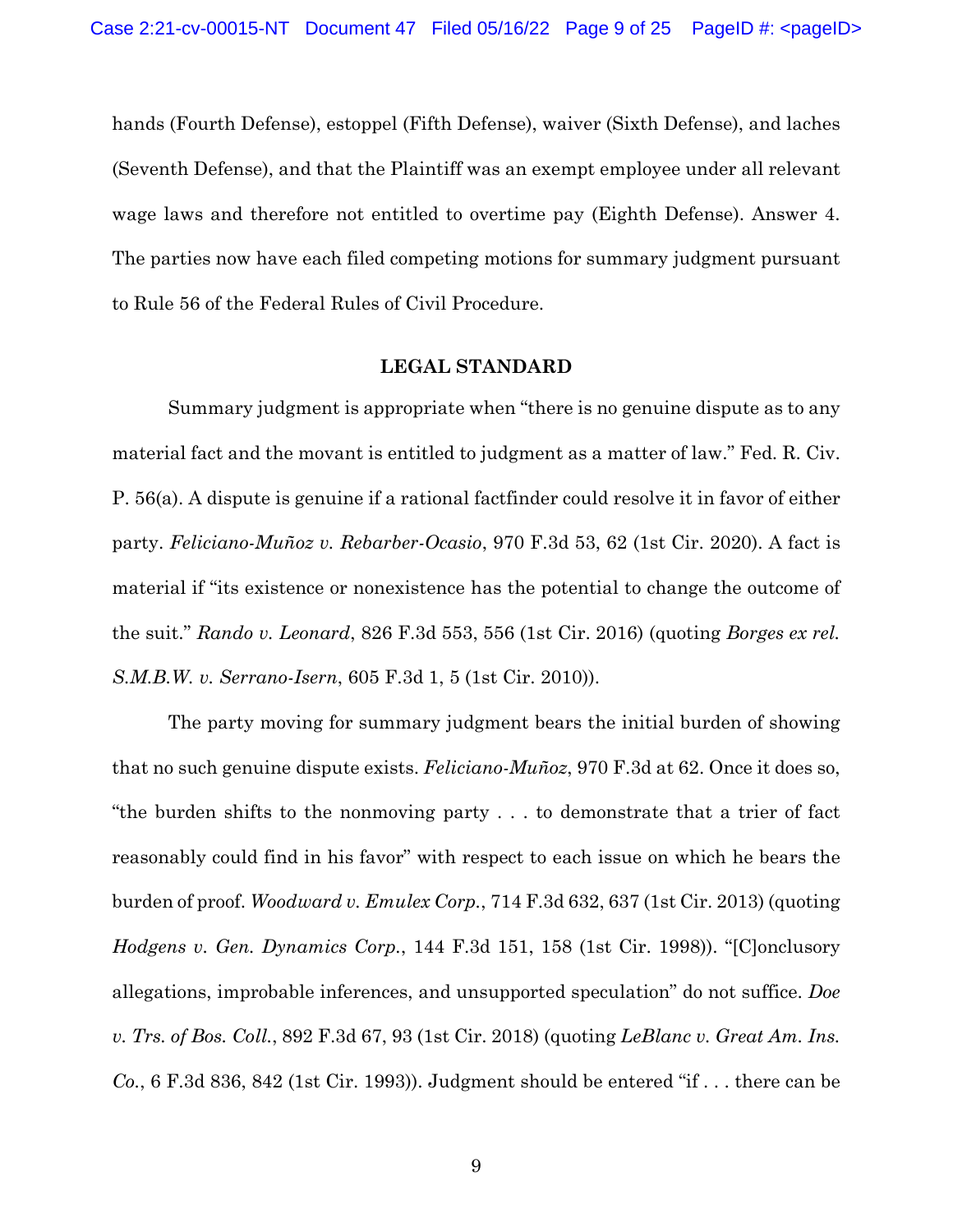but one reasonable conclusion" come trial, but "[i]f reasonable minds could differ," judgment should not be entered for the moving party. *Anderson v. Liberty Lobby, Inc.*, 477 U.S. 242, 250–51 (1986). Therefore "summary judgment is improper when the record is sufficiently open-ended to permit a rational factfinder to resolve a material factual dispute in favor of either side." *Morales-Melecio v. United States (Dep't of Health and Hum. Servs.)*, 890 F.3d 361, 368 (1st Cir. 2018) (internal quotation marks omitted).

"Cross motions for summary judgment do not change the standard." *Perea v. Ed. Cultural, Inc.*, 13 F.4th 43, 50 (1st Cir. 2021) (citation omitted). I must "view each motion separately and draw all reasonable inferences in favor of the respective nonmoving party," *EdgePoint Cap. Holdings, LLC v. Apothecare Pharmacy, LLC*, 6 F.4th 50, 57 (1st Cir. 2021) (citation omitted), and "determine whether either of the parties deserves judgment as a matter of law on facts that are not disputed," *Alasaad v. Mayorkas*, 988 F.3d 8, 16 (1st Cir.), *cert. denied sub nom. Merchant v. Mayorkas*, 141 S. Ct. 2858 (2021) (citation omitted).

#### **DISCUSSION**

Before I conduct any analysis on the parties' competing motions for summary judgment, some general principles outlined in the Fair Labor Standards Act ("**FLSA**"), 29 U.S.C. § 201 *et seq.*, and Maine's wage laws are relevant to both motions.6

<sup>6</sup> Maine's minimum wage and overtime laws generally agree with their FLSA counterparts, and courts often look to the FLSA when analyzing Maine wage disputes. *See Palmieri v. Nynex Long Distance Co.*, 437 F.3d 111, 115 (1st Cir. 2006) ("looking first to the federal analogue of the Maine law,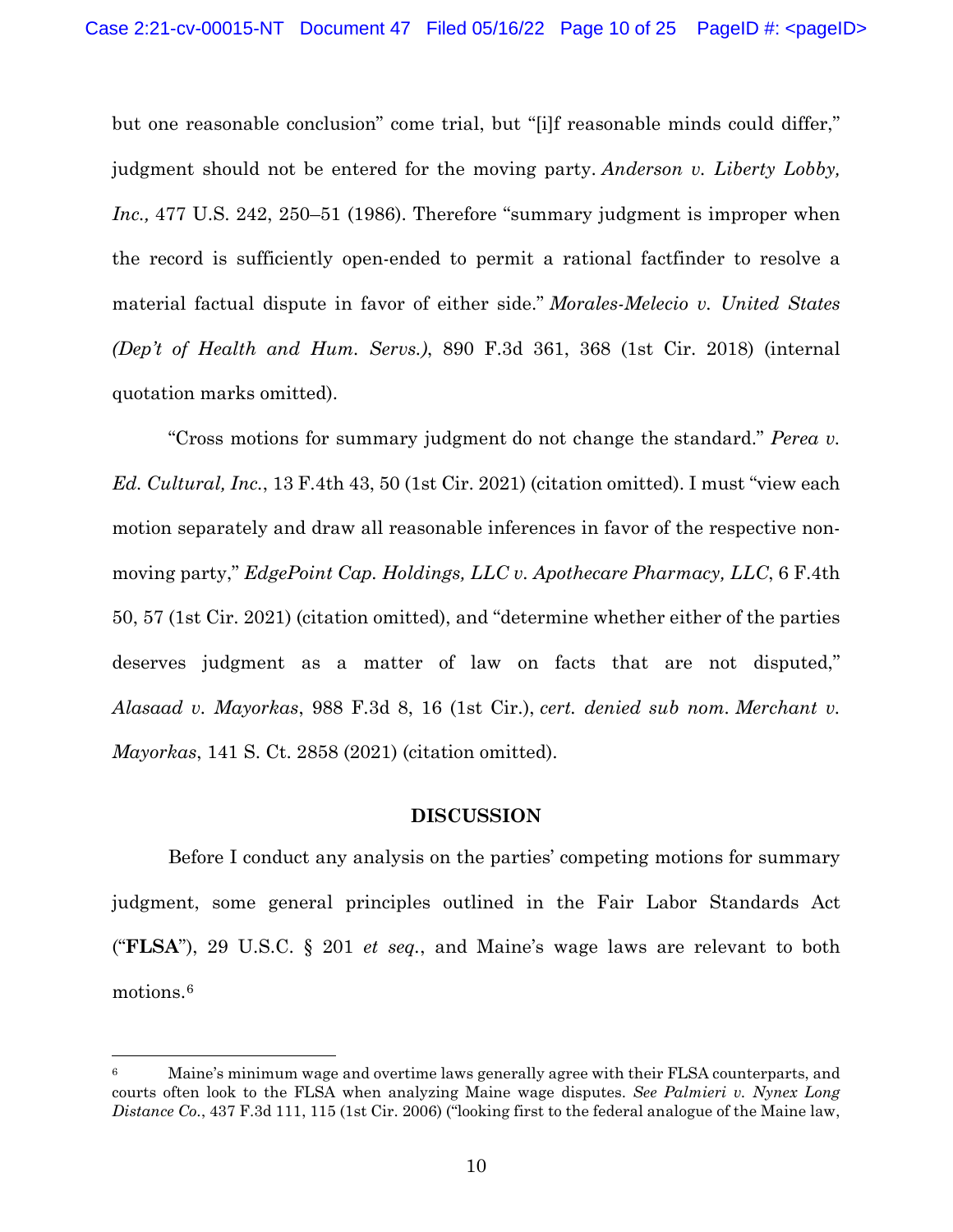## **I. General Principles**

"The FLSA was designed to protect workers 'from the evil of overwork as well as underpay.' " *Giguere v. Port Res. Inc.*, 927 F.3d 43, 50 (1st Cir. 2019) (quoting *Barrentine v. Arkansas-Best Freight Sys., Inc.*, 450 U.S. 728, 739 (1981)). Under the FLSA, employers must pay employees a minimum wage for all hours worked. 29 U.S.C. § 206(a). With some exceptions, both the FLSA and Maine's minimum wage and overtime laws mandate that employees be paid at least the then-current minimum wage for any time worked. 29 U.S.C. § 206; 26 M.R.S. § 664.7 And employers cannot "suffer or permit [an employee] to work" more than forty hours in a workweek without paying the employee overtime at a rate at least one and a half times the employee's regular rate. 29 U.S.C.  $\S$  203(g), 207(a)(1); 26 M.R.S. § 664(3).

"The basic elements of a FLSA claim are that (1) plaintiff[ ] must be employed by the defendants; (2) the work involved interstate activity; and, most importantly for present purposes, (3) plaintiff[ ] "performed work for which they were undercompensated." *Manning v. Bos. Med. Ctr. Corp.*, 725 F.3d 34, 43 (1st Cir. 2013).

An employee has carried out his burden if he proves that he has in fact performed work for which he was improperly compensated and if he produces sufficient evidence to show the amount and extent of that work as a matter of just and reasonable inference. The burden then shifts to the employer to come forward with evidence of the precise amount of work performed or with evidence to negative the reasonableness of the

the federal Fair Labor Standards Act" in analyzing Maine overtime claim); *Termorshuizen v. Spurwink Servs., Inc.*, 2019 ME 77, ¶ 14, 208 A.3d 415 (applying FLSA regulations to analyze state wage claims given "the lack of any guidance from Maine statutory or case law").

<sup>&</sup>lt;sup>7</sup> The applicable hourly minimum wage is either the federal rate or the state or local rate, whichever is higher. *See* 29 U.S.C. § 218(a). Maine's minimum wage rates exceeded the federal rate during the years of Ms. Bradford's employment—\$7.50/hour in 2016, \$9.00/hour in 2017, \$10.00/hour in 2018, and \$11.00/hour in 2019—so the Maine minimum wage applies. *See* 26 M.R.S. § 664(1).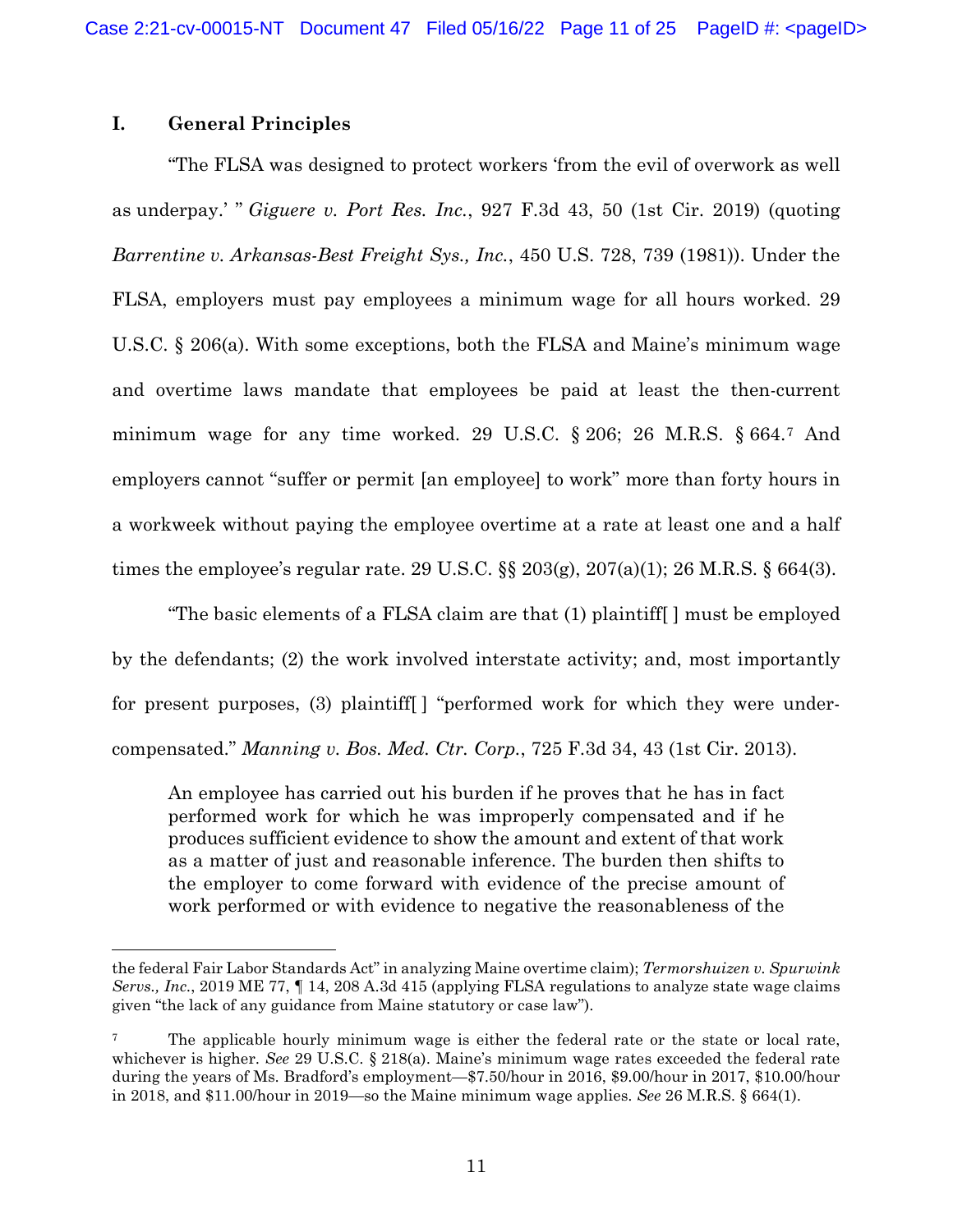inference to be drawn from the employee's evidence. If the employer fails to produce such evidence, the court may then award damages to the employee, even though the result be only approximate.

*Anderson v. Mount Clemens Pottery Co.,* 328 U.S. 680, 687–88 (1946) *superseded by statute on other grounds*, Portal-to-Portal Act of 1947, Pub. L. No. 80-49, 61 Stat. 84, *as recognized in Integrity Staffing Sols., Inc. v. Busk*, 574 U.S. 27 (2014). It is the employer who is required "to keep proper records of wages, hours and other conditions and practices of employment and who is in position to know and to produce the most probative facts concerning the nature and amount of work performed." *Id.* at 687; *see* 29 U.S.C. § 211(c). Instead of "penaliz[ing] the employee" for being "unable to prove the precise extent of uncompensated work," if "the employer has failed to keep adequate employment records, it pays for that failure at trial by bearing the lion's share of the burden of proof." *Sec'y of Lab. v. DeSisto*, 929 F.2d 789, 792 (1st Cir. 1991) (quoting *Anderson,* 328 U.S. at 687).

The FLSA and its accompanying regulations contain carve-outs from these general rules in certain circumstances.8 "[T]the remedial nature of the [FLSA] requires that its exemptions be 'narrowly construed against the employers seeking to assert them' and 'limited to those establishments plainly and unmistakably within the exemptions' terms and spirit.' " *Cash v. Cycle Craft Co.*, 508 F.3d 680, 683 (1st Cir. 2007) (quoting *Arnold v. Ben Kanowsky, Inc.,* 361 U.S. 388, 392 (1960)). At issue here are two often-overlapping strands of the FLSA: whether an employee is entitled

<sup>8</sup> The employer bears the burden of establishing that a particular exception applies. *See Cash v. Cycle Craft Co.*, 508 F.3d 680, 683 (1st Cir. 2007).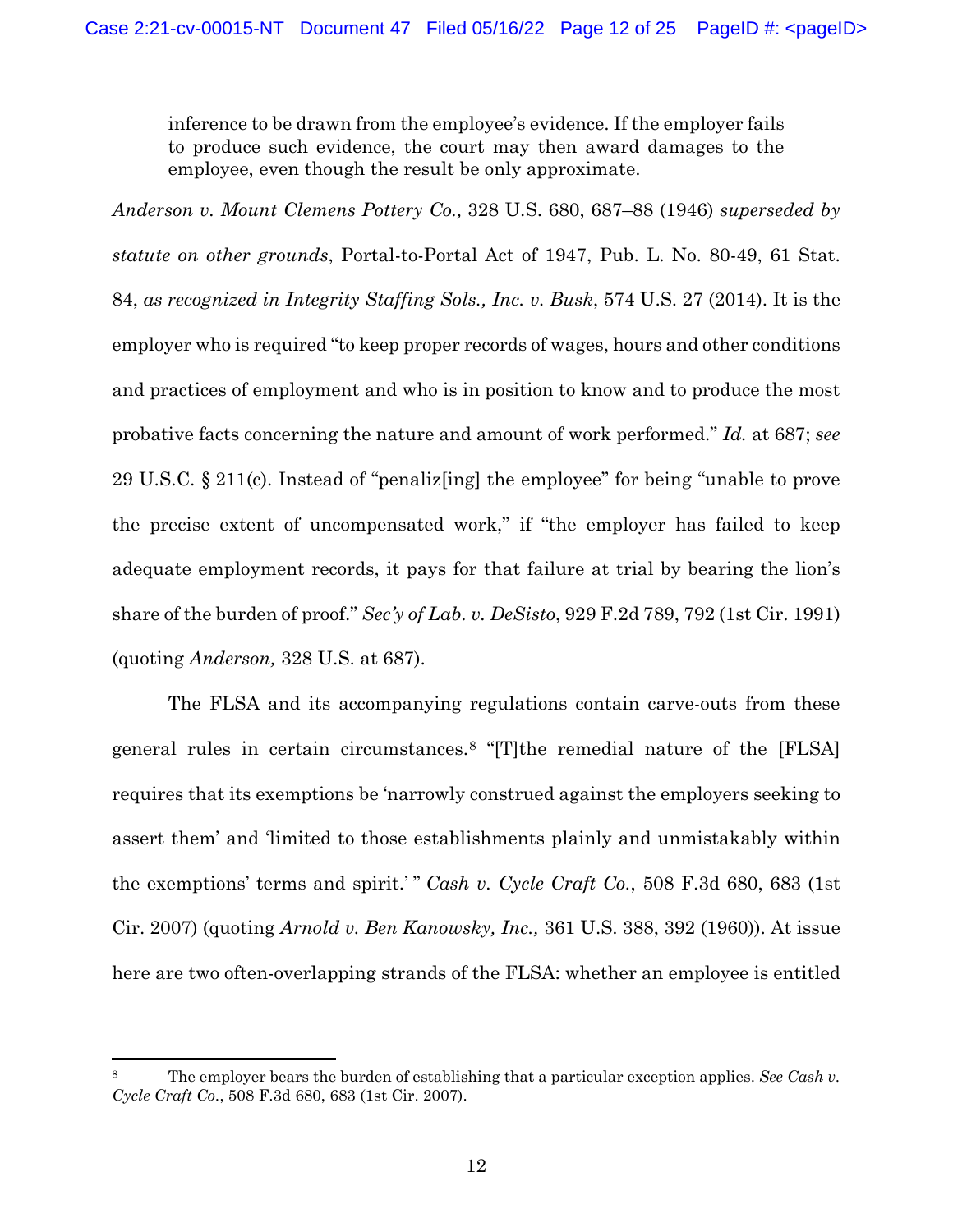to compensation when she is on call for the employer, and how to determine reasonable compensation for an employee who lives on the jobsite.

### **A. Waiting and On-Call Time**

Whether time that an employee spends "on call" is compensable time under the FLSA "is a question of fact to be resolved by appropriate findings of the trial court." *Skidmore v. Swift & Co.*, 323 U.S. 134, 136–37 (1944). The "facts may show that the employee was engaged to wait" and is entitled to compensation "or they may show that he waited to be engaged" and is not entitled to pay. *Id.* at 137. The regulations promulgated under the FLSA by the U.S. Department of Labor ("**DOL**") provide guidance on this distinction. An employee is "engaged to wait" or on-duty when "waiting is an integral part of the job." 29 C.F.R. § 785.15. An employee is waiting to be engaged and off-duty when he "is completely relieved from duty" and the periods of relieved time "are long enough to enable him to use the time effectively for his own purposes." 29 C.F.R. § 785.16. The DOL regulations further explain:

An employee who is required to remain on call on the employer's premises or so close thereto that he cannot use the time effectively for his own purposes is working while "on call." An employee who is not required to remain on the employer's premises but is merely required to leave word . . . where he may be reached is not working while on call.

29 C.F.R. § 785.17. An employee is entitled to compensation for on-call time spent "predominantly for the employer's benefit," and the primary "question in on-call cases is whether the employer's restrictions on its employees' time prevent the employees from effectively using the time for personal pursuits." *Rutlin v. Prime Succession, Inc.*, 220 F.3d 737, 743 (6th Cir. 2000) (citations omitted). If the employee's on-call time is "severely restricted" and the restrictions so onerous that the employee cannot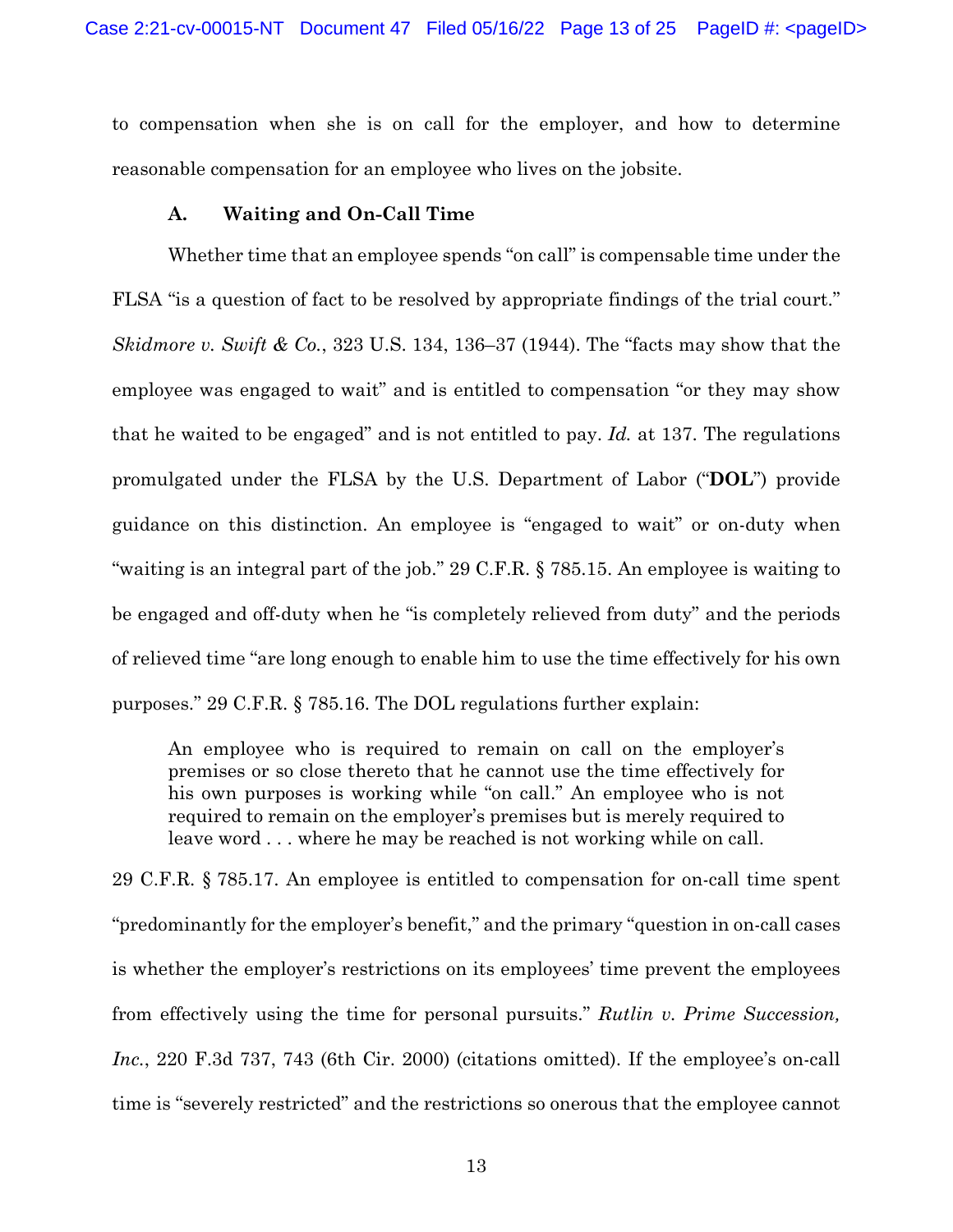effectively use the time for personal activities, the on-call time is compensable work time. *Id.* at 743–44 (citation omitted).

While there is no "legal formula" that can be used to resolve such fact-variable cases, courts scrutinize "the agreements between the particular parties, appraisal of their practical construction of the working agreement by conduct, consideration of the nature of the service, and its relation to the waiting time, and all of the surrounding circumstances." *Skidmore*, 323 U.S. at 136–37. "Refraining from other activity often is a factor of instant readiness to serve." *Armour & Co. v. Wantock*, 323 U.S. 126, 133 (1944).

### **B. Employee Living on Employer's Premises**

"The FLSA's usual rule is that an employer must pay an employee for all time the employee is required to spend at a worksite, even sleep time." *See Giguere*, 927 F.3d at 47 (citing 29 C.F.R. § 785.7). "[U]nder certain circumstances," however, "an employer is not required to pay for all of the time that a worker is on its property." *Saunders v. Getchell Agency Inc.*, No. 1:13-cv-00244-JDL, 2014 WL 12539643, at \*4 (D. Me. Dec. 12, 2014). As it did for waiting time, the DOL issued regulations relating to "sleeping time and certain other activities" for live-in employees on the premises:

An employee who resides on his employer's premises on a permanent basis or for extended periods of time is not considered as working all the time he is on the premises. Ordinarily, he may engage in normal private pursuits and thus have enough time for eating, sleeping, entertaining, and other periods of complete freedom from all duties when he may leave the premises for purposes of his own. *It is, of course, difficult to determine the exact hours worked under these circumstances and any reasonable agreement of the parties which takes into consideration all of the pertinent facts will be accepted*. This rule would apply, for example, to the pumper of a stripper well who resides on the premises of his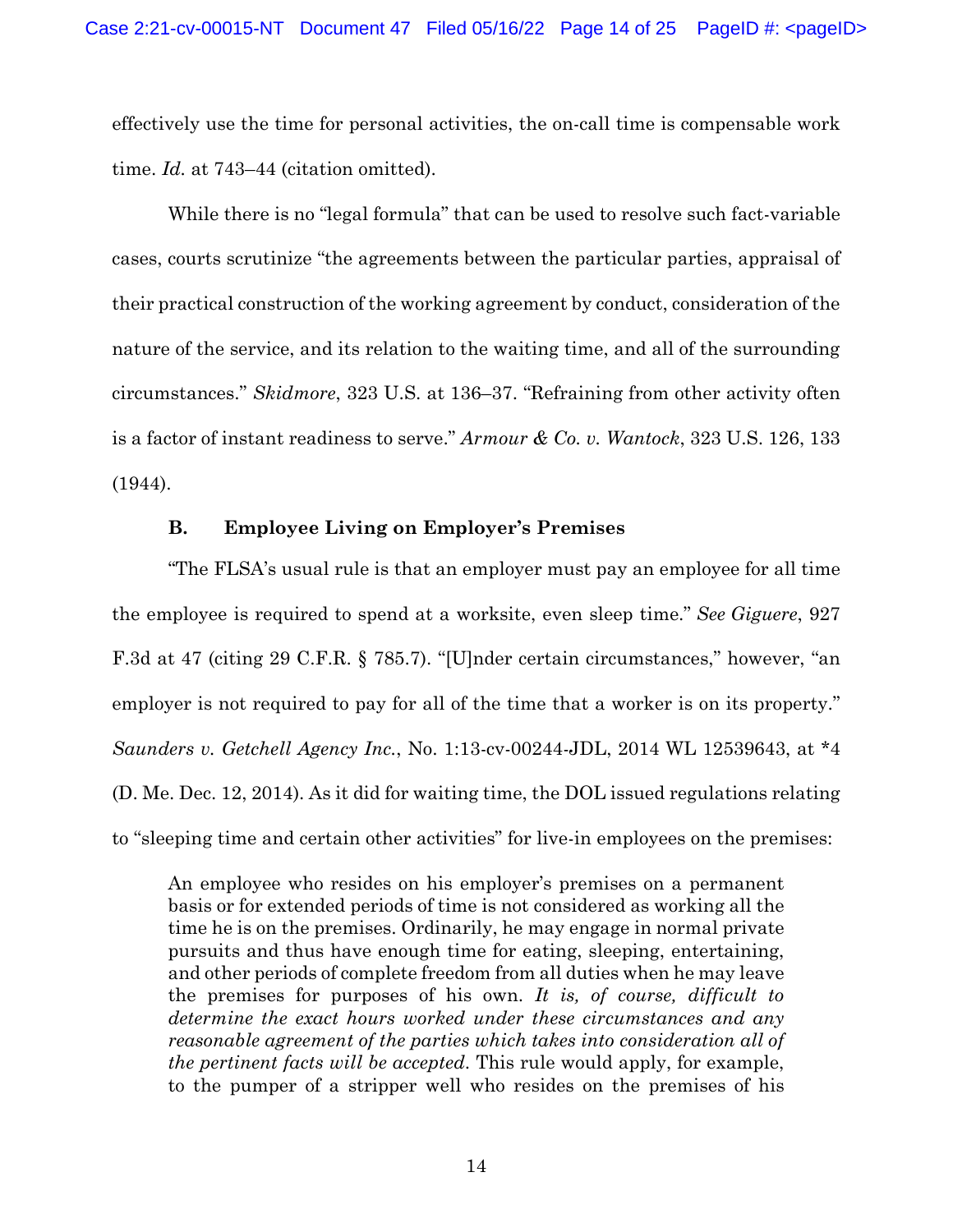employer and also to a telephone operator who has the switchboard in her own home.

29 C.F.R. § 785.23 (emphasis added). "The existence of an agreement between the parties may be implied by conduct." *Saunders*, 2014 WL 12539643, at \*3 (collecting cases).

The party seeking the benefit of Section 785.23 bears the burden of establishing both that the parties had an agreement in place and that the agreement was "reasonable," taking into account all pertinent facts. *See Garofolo v. Donald B. Heslep Assocs., Inc.*, 405 F.3d 194, 200 (4th Cir. 2005). If it is reasonable, then the agreement's statement of hours presumptively worked stands and relieves the parties (and the Court) of the need to determine the actual hours worked. *See Balbed v. Eden Park Guest House, LLC*, 881 F.3d 285, 290 (4th Cir. 2018).9

With that legal background in mind, I first address the material disputes of fact that preclude summary judgment for either party on the issue of Ms. Bradford's

<sup>9</sup> As the Fourth Circuit noted in *Garofolo v. Donald B. Heslep Associates., Inc.*, "some courts have described the regulation as a statutory exception." 405 F.3d 194, 199 n.6 (4th Cir. 2005); *see, e.g.*, *Termorshuizen v. Spurwink Servs., Inc.*, 2019 ME 77, ¶ 18, 208 A.3d 415 (noting that Section 785.23 is "often referred to as the 'homeworker exception' "). The *Garofolo* court explained, however, that Section 785.23 is not an exception to an employer's FLSA obligations but instead "simply offers a methodology for calculating how many hours the employees actually worked within the meaning of the FLSA." *Garofolo*, 405 F.3d at 199 n.6 (quoting *Leever v. Carson City*, 360 F.3d 1014, 1018 n.2 (9th Cir. 2004)); *see also Leever*, 360 F.3d at 1019 ("[T]he very purpose of an agreement pursuant to § 785.23 is to approximate the number of . . . hours actually worked."). Section 785.23 cases are usually based on the recognition that, just because an employee resides on the employer's premises, it "does not mean that the employee is necessarily working 24 hours a day," which is why an employer may exclude payment for sleep time if there is a reasonable agreement. U.S. Dep't of Labor, Wage & Hour Div., Opinion Letter (July 27, 2004) (quoting Wage & Hour Interpretive Bulletin No. 13 (May 3, 1939)). Here, no one suggests that Ms. Bradford should have been compensated for sleep time while on Inn property. For that reason, I agree with the Plaintiff that it is questionable whether Section 785.23 is even applicable here to determine how many of the Inn's open hours were compensable working time for Ms. Bradford. However, the Plaintiff does not provide any authority to say that this same rule does not apply to a less-than-24-hours case like this, so I will proceed to determine whether a reasonable agreement here precludes Ms. Bradford's FLSA claims.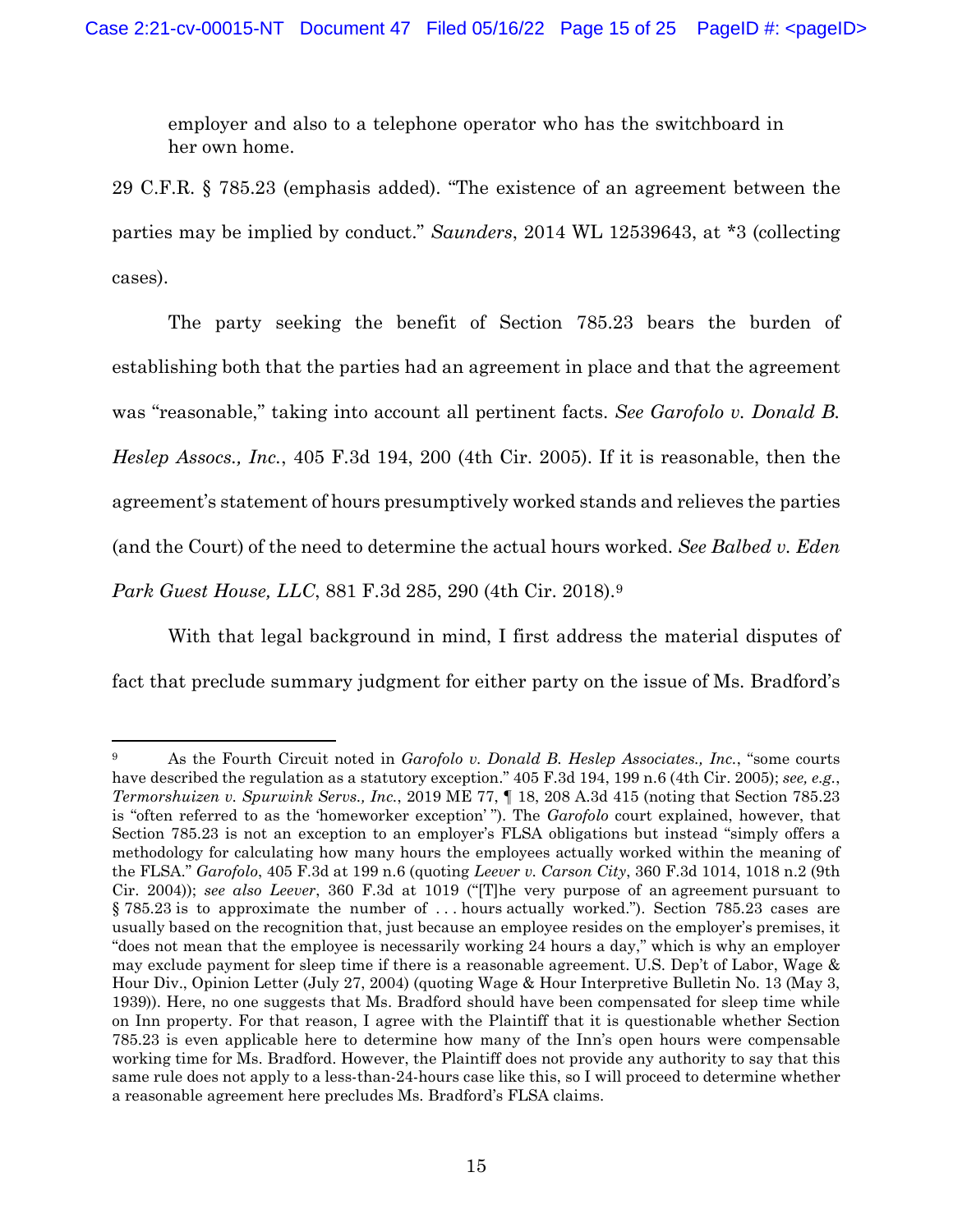compensation. I next consider whether Mr. Dyke can be personally liable under the FLSA or Maine wage laws. Finally, I turn to the Plaintiff's claim that some of the Defendants' affirmative defenses should be struck.

### **II. Liability under Wage Laws**

The parties filed competing motions for summary judgment on whether the compensation paid by NCD—minimum wage for a forty-hour workweek—violated state and federal wage laws. Because there are genuine disputes of material facts, I cannot grant summary judgment for either party.

Viewing the record in the light most favorable to Ms. Bradford, as I must when I assess the Defendants' motion for summary judgment, a reasonable juror could conclude that the Defendants hired Ms. Bradford to be available to assist the Inn's guests between the hours of 9:00 a.m. and 9:00 p.m. seven days a week, and that she was thus "engaged to wait" during those hours. Accordingly, she would be entitled to compensation for eighty-four hours per week. A reasonable factfinder could also conclude that there was no express or implied agreement that Ms. Bradford was expected to work only forty hours per week or that, if there was such an agreement, it was unreasonable given that she was actually required to be on call for eighty-four hours per week. Thus, the Defendants' motion for summary judgment must be denied.

Viewing the record in the light most favorable to the Defendants, however, as I must when I assess the Plaintiff's Motion for Summary Judgment, a reasonable juror could conclude that there was an implied agreement that Ms. Bradford was expected to spend forty or fewer hours per week caring for the Inn and that Ms. Bradford was expected to report to Ms. Caron if she did work more than forty hours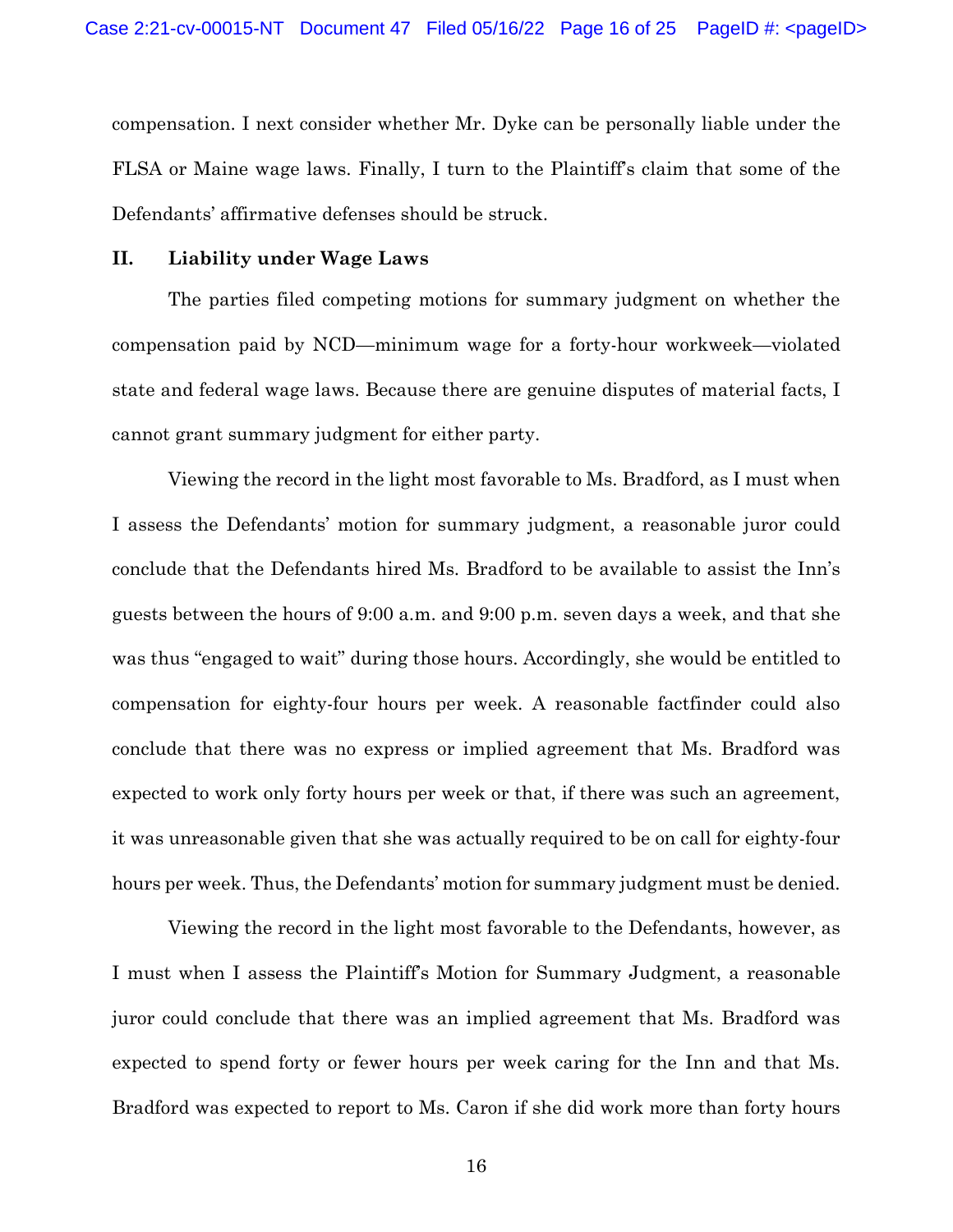per week. A factfinder, considering the evidence that Ms. Bradford was free to grocery shop, babysit, take her daughter to work, and do other personal errands in the 9:00 a.m. to 9:00 p.m. window,<sup>10</sup> could conclude that when Ms. Bradford was not busy with her Inn chores, she was waiting to engage.<sup>11</sup> Viewing the facts in the light most favorable to the Defendants, the Plaintiff's motion for summary judgment must also be denied.

Accordingly, both the Plaintiff's and the Defendants' motions for summary judgment on the issue of liability for overtime under state and federal law are denied.

## **II. Mr. Dyke's Personal Liability**

Turning to the issue of Defendant Dyke's individual liability, however, I find that the Plaintiff has provided sufficient evidence to conclude as a matter of law that Mr. Dyke can be held personally liable as Ms. Bradford's employer under the FLSA. The FLSA defines "employer" broadly as "any person acting directly or indirectly in

*Brigham v. Eugene Water & Elec. Bd.*, 357 F.3d 931, 936 (9th Cir. 2004) (quoting *Owens v. Loc. No. 169, Ass'n of W. Pulp & Paper Workers,* 971 F.2d 347, 351 (9th Cir. 1992)).

<sup>&</sup>lt;sup>10</sup> In determining the degree to which an employee can engage in personal pursuits while on call, the Ninth Circuit has offered "an illustrative list of factors":

<sup>(1)</sup> whether there was an on-premises living requirement; (2) whether there were excessive geographical restrictions on employee's movements; (3) whether the frequency of calls was unduly restrictive; (4) whether a fixed time limit for response was unduly restrictive; (5) whether the on-call employee could easily trade on-call responsibilities; (6) whether the use of a pager could ease restrictions; and (7) whether the employee had actually engaged in personal activities during call-in time.

<sup>&</sup>lt;sup>11</sup> If Ms. Bradford was waiting to engage, then there would need to be a second round of factfinding as to how much "active" Inn work she was doing. These facts are also disputed by the parties, with the Defendants applying a "common sense" standard for how long it takes to clean a room, and with the Plaintiff ticking through her to-do list like Martha Stewart. I would note that some cleaning methods take more time than others. *See* Maridel Reyes, *The Ultimate Guide to Household Cleaning: What You Should Be Cleaning When* (Jan. 23, 2021), https://www.marthastewart.com/274764/ cleaning-checklists.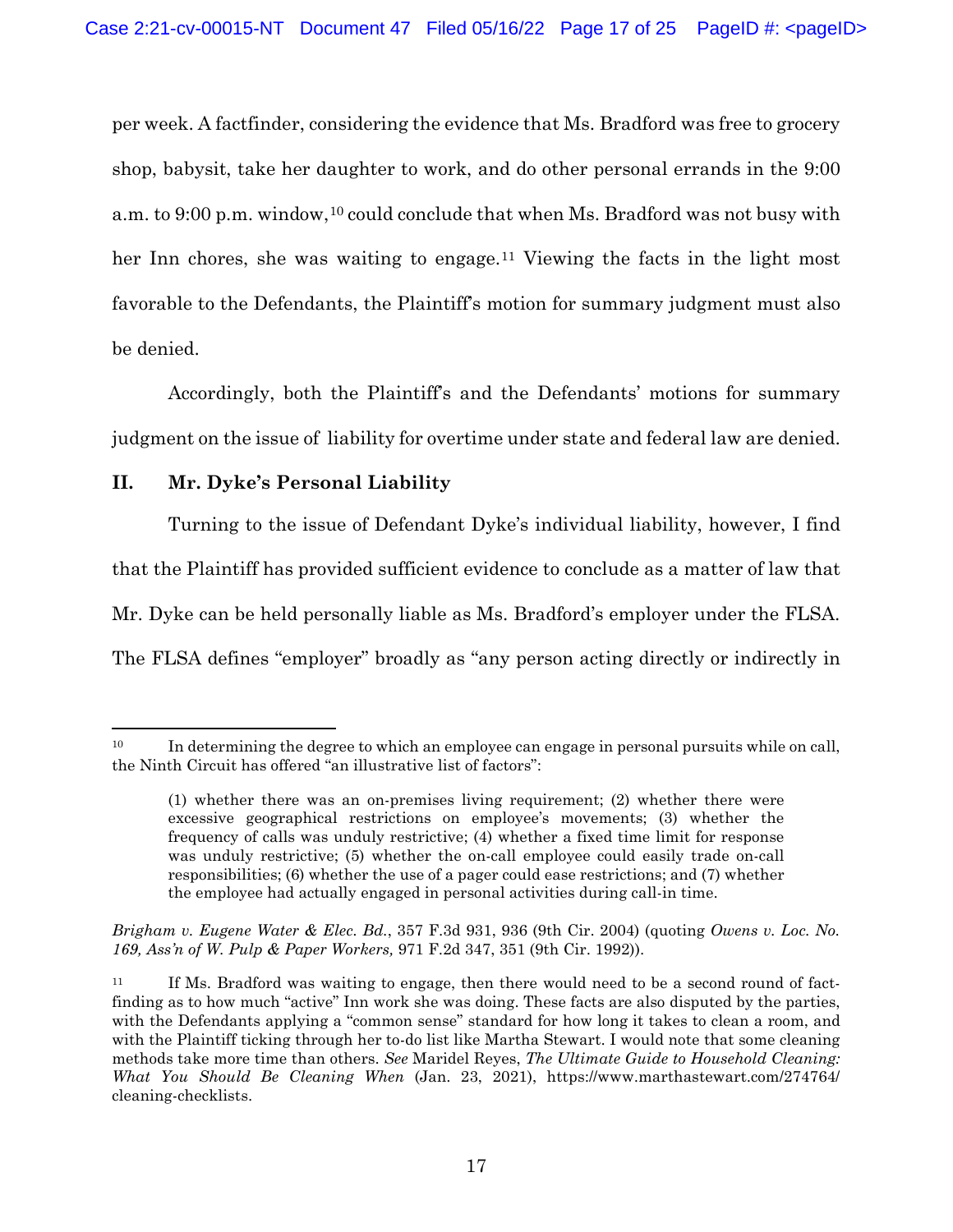the interest of an employer in relation to an employee." 29 U.S.C. § 203(d). Although the First Circuit has held that not every corporate officer with authority over payroll matters is subject to personal liability, "[t]he overwhelming weight of authority is that a corporate officer with operational control of a corporation's covered enterprise is an employer along with the corporation, jointly and severally liable under the FLSA for unpaid wages." *Chao v. Hotel Oasis, Inc.,* 493 F.3d 26, 34 (1st Cir. 2007) (citation omitted).

The First Circuit applies an "economic reality" test to this question of personal liability. *Baystate Alt. Staffing, Inc. v. Herman*, 163 F.3d 668, 677 (1st Cir. 1998). Facts relevant to the inquiry are: (1) "the significant ownership interest of the corporate officers; (2) their operational control of significant aspects of the corporation's day to day functions, including compensation of employees; and (3) the fact that they personally made decisions to continue operating the business despite financial adversity and the company's inability to fulfill its statutory obligations to its employees." *Id.* at 677–78 (footnote omitted).

As to the first element, an ownership stake is "highly probative of an individual's employer status" because "it suggests a high level of dominance over the company's operations" and, relatedly, the individual's "ability to 'cause the corporation to undercompensate employees.' " *Manning*, 725 F.3d at 48 (quoting *Baystate*, 163 F.3d at 678). Here, it is undisputed that Mr. Dyke is the sole member of NCD so he is the only person with any ownership stake in the company. *See* Defs.' SMF  $\P$  2.

18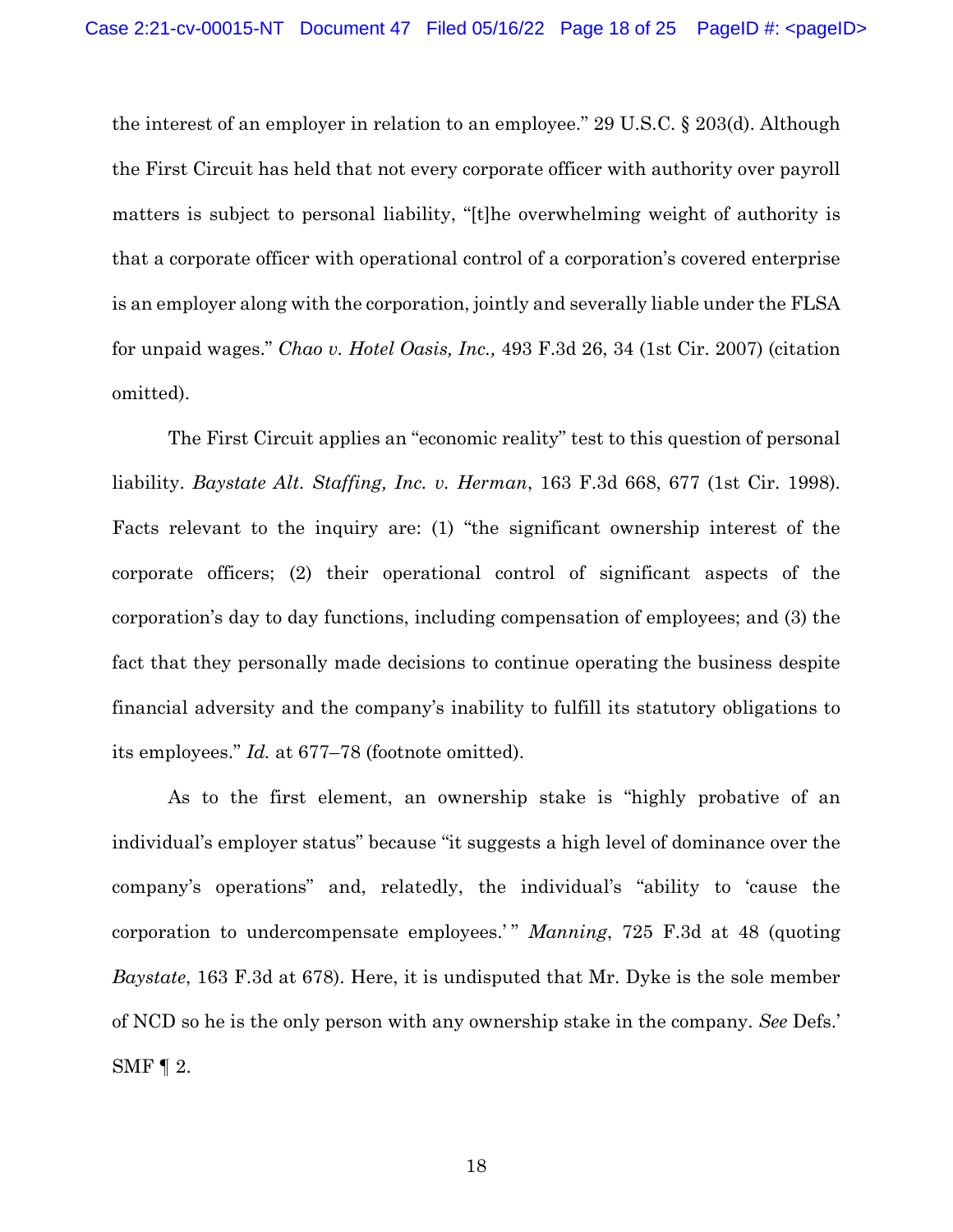As to the second element, the First Circuit has found operational control where a corporate officer "had ultimate control over the business's day-to-day operations" and was the person "principally in charge of directing employment practices, such as hiring and firing employees . . . and setting employees' wages and schedules." *Chao,* 493 F.3d at 34. Although he contends that he had little involvement in the day-to-day operations of the Inn, Defs.' Opp'n to Pl.'s Mot. for Summ. J. ("**Defs.' Opp'n**") 12–13 (ECF No. 40), the record here demonstrates that Mr. Dyke ultimately controlled NCD's operations, including hiring Ms. Daruszka, hiring and firing Ms. Bradford, setting the Inn's schedule and the two inn managers' wages and on-premises living arrangements, and talking with both managers about leaving the Inn for personal activities while it was open. *See* Pl.'s SMF ¶¶ 7–8, 45, 56, 59; Defs.' SMF ¶¶ 9, 26, 29, 44, 50, 58–59, 65, 70; Ex. 1 to Pl.'s Reply SMF (ECF No. 41-1). While Mr. Dyke points to Ms. Caron as being more closely involved with the day-to-day operations, the fact is that Ms. Caron was not an employee of the Inn and she was retained by Mr. Dyke to handle payroll. Pl.'s SMF  $\P$   $\parallel$  6, 35; Defs.' SMF  $\P$  23.

Because Mr. Dyke solely owned the business and was the corporate officer exercising ultimate control over NCD's employment practices, if a jury finds that NCD violated the FLSA, then Mr. Dyke would have been "instrumental in 'causing' " those violations. *Chao,* 493 F.3d at 34 (citing *Baystate*, 163 F.3d at 678); *see, e.g.*, *id.* (affirming the district court's grant of partial summary judgment holding the president of a hotel company personally liable for its compensation decisions).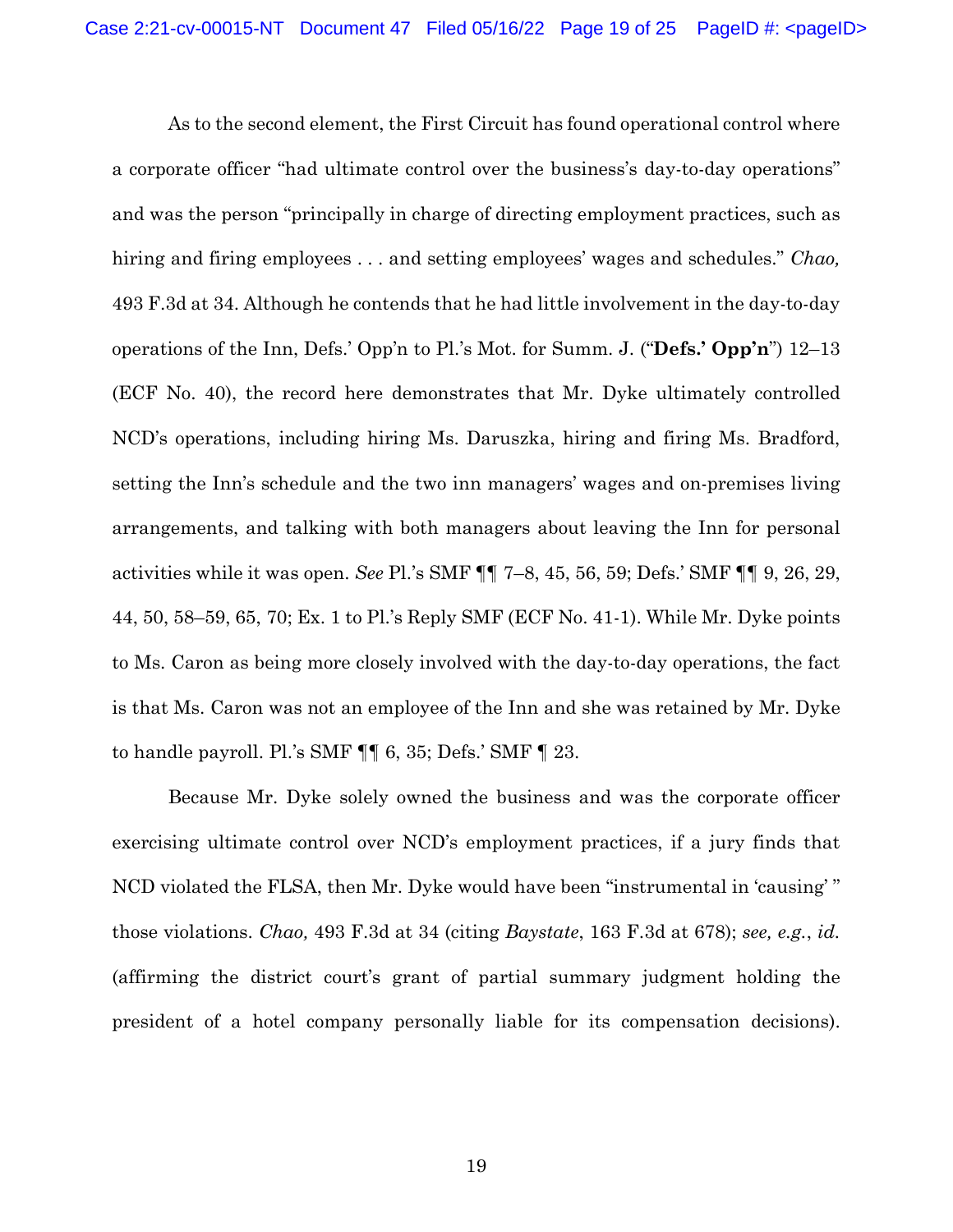Therefore, as a matter of law, Mr. Dyke can be held individually liable under the FLSA for NCD's employment practices.

With respect to the Plaintiff's state law claims, though, I refrain from concluding, as a matter of law, that Mr. Dyke is an employer under Maine's wage and hour laws. The Maine statute does not define the term "employer" as the FLSA does, *see* 26 M.R.S. § 664, and the Maine Supreme Judicial Court has not yet decided whether an individual in Mr. Dyke's position—the sole member of a limited liability company who exercises some degree of control over the company's employment practices—can be found jointly liable under Maine law. For that reason, I follow the lead of other judges in this District and decline to extend personal liability to Defendant Dyke without a clear directive from the Maine Legislature or the Law Court to do so. *See Saunders v. Getchell Agency*, No. 1:13-cv-00244-JAW, 2014 WL 559040, at \*7 (D. Me. Feb. 11, 2014) ("[T]his Court declines to extend Maine wage and hour liability to corporate officers and owners in the absence of a clearer legislative directive to do so."); *Affo v. Granite Bay Care, Inc.*, No. 2:11-cv-482-DBH, 2013 WL 2383627, at \*7 (D. Me. May 30, 2013) ("Given both the Maine legislature's silence on the definition of 'employer' and the reluctance of Maine courts to hold shareholders individually liable, I decline to extend liability under Maine's wage and hour law to individual shareholders and officers.").<sup>12</sup>

<sup>12</sup> This question may ultimately need to be certified to the Law Court as this litigation progresses. *See Affo v. Granite Bay Care, Inc.*, No. 2:11-cv-482-DBH, 2013 WL 2383627, at \*7 n.15 (D. Me. May 30, 2013) (recognizing "this is a close question . . . so that the issue may ultimately need to be resolved by certification to the Law Court"). But that is for another day. Similarly, the Plaintiff's argument that Mr. Dyke can be held liable under a corporate veil-piercing theory must also wait because the summary judgment record is devoid of any evidence that would support such a finding.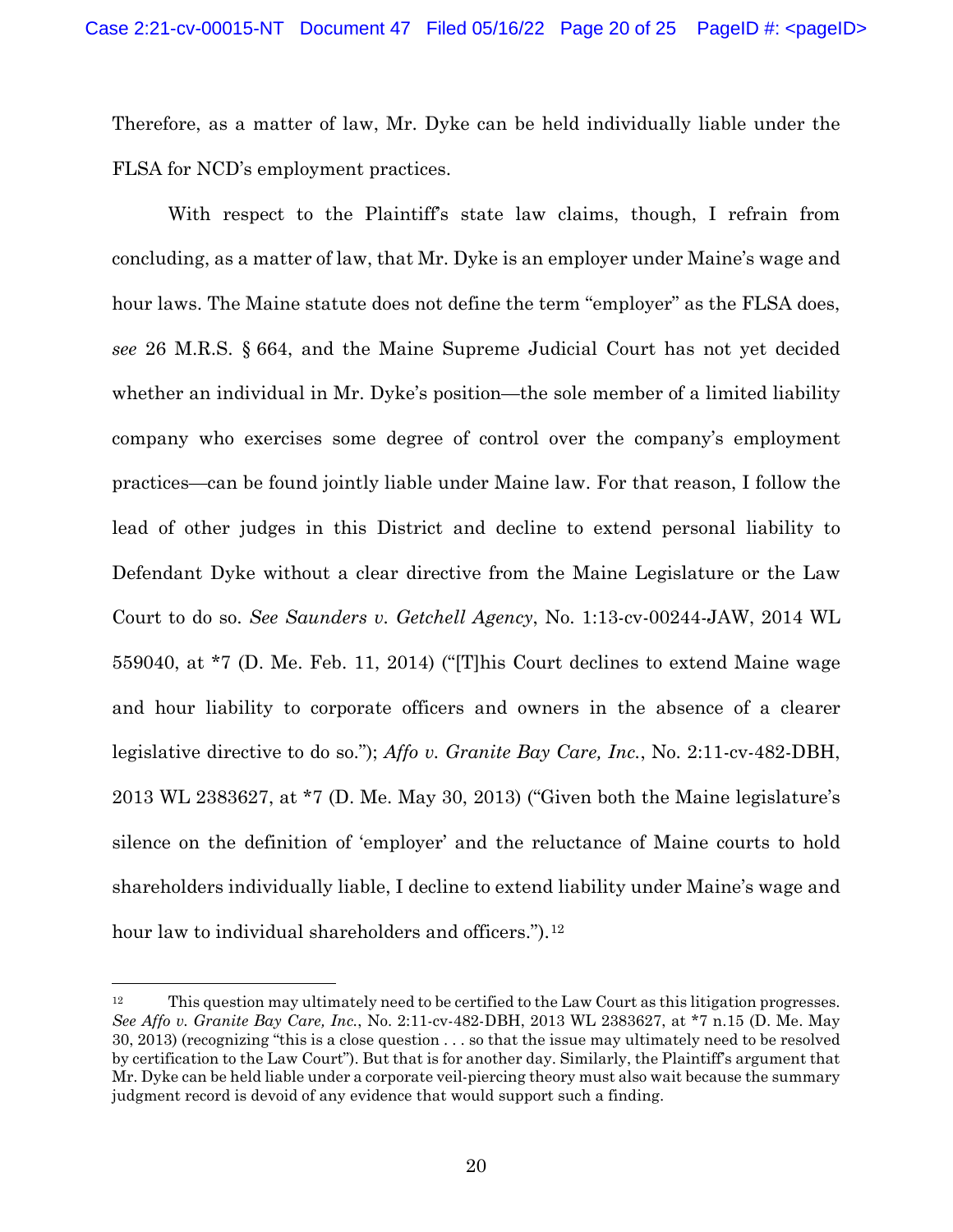### **III. The Affirmative Defenses**

Last, I turn to the Plaintiff's request for judgment as a matter of law on the Defendants' asserted affirmative defenses. The Plaintiff maintains that: the Defendants are not entitled to an unclean hands defense where they had reason to know the Plaintiff worked but did not report overtime hours (Fourth Defense); the affirmative defenses of estoppel (Fifth Defense), waiver (Sixth Defense), and laches (Seventh Defense) are not available under the FLSA; and Ms. Bradford did not qualify as an exempt employee (Eighth Defense). Pl.'s Mot. 19–20. The Defendants concede that the affirmative defenses of waiver, laches, and exemption are not available under the FLSA and stipulate to these defenses being stricken. Defs.' Opp'n 14 n.6. But the Defendants contend that the affirmative defenses of unclean hands and estoppel have been recognized under the FLSA, and they maintain that there is sufficient evidence in the record to support their unclean hands and estoppel defenses. Defs.' Opp'n 13–15.

## **1. Unclean Hands**

The Defendants' only argument regarding the propriety of their unclean hands defense is that it has "been recognized as a valid FLSA defense." Defs.' Opp'n 14 (citing *McGlothan v. Walmart Stores, Inc.,* No. 6:06–CV–94–ORL–28JGG, 2006 WL 1679592, at \*3 (M.D. Fla. June 14, 2006)). "[A] litigant has an obligation to spell out its arguments squarely and distinctly, or else forever hold its peace." *United States v. Zannino*, 895 F.2d 1, 17 (1st Cir. 1990) (internal quotation marks omitted). Because the Defendants' cursory treatment of their unclean hands defense fails to meet this mark, they forfeit this argument. *See id.* ("[I]ssues adverted to in a perfunctory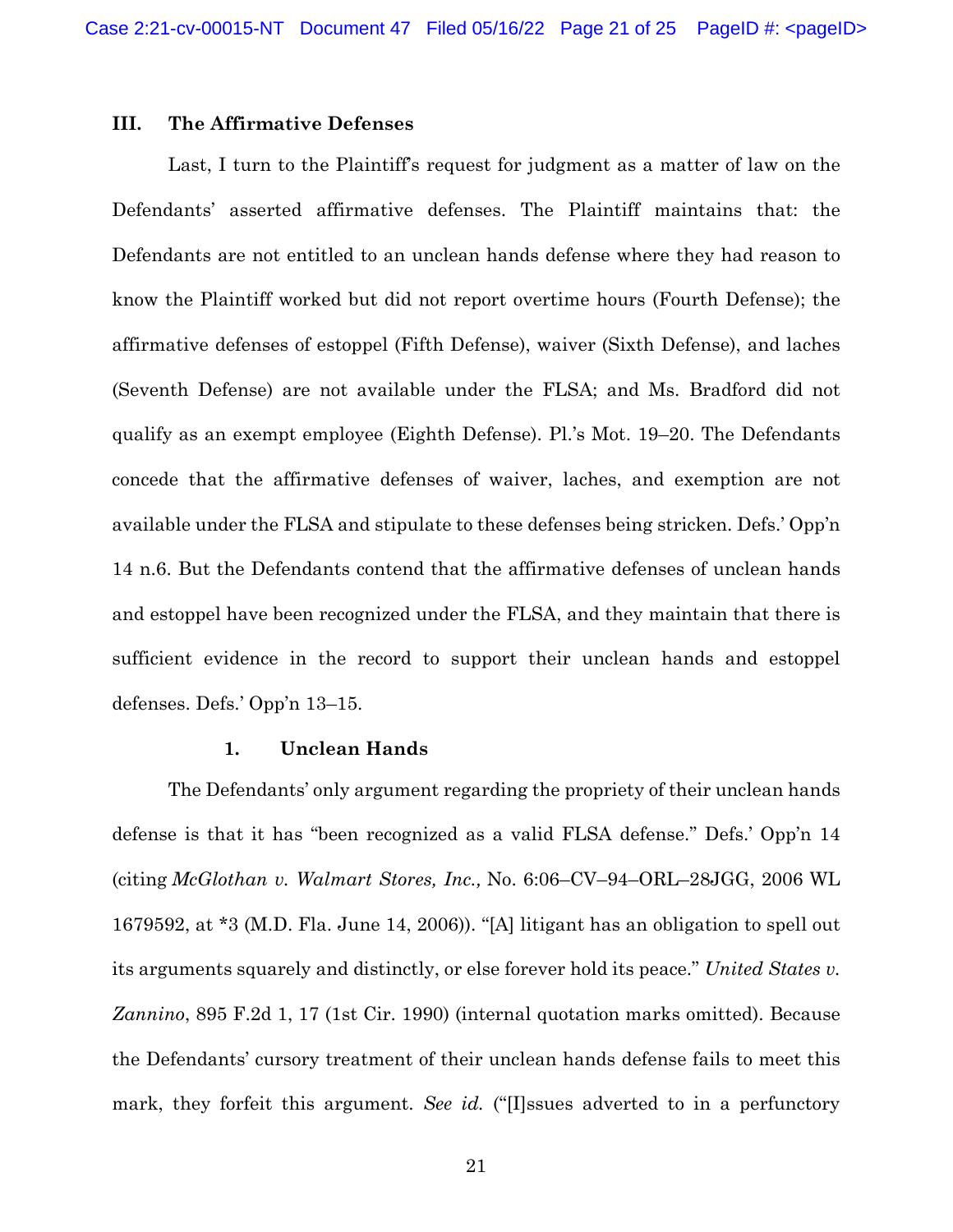manner, unaccompanied by some effort at developed argumentation, are deemed waived."). I therefore grant the Plaintiff's motion as to the Defendants' unclean hands defense and strike the affirmative defense of unclean hands.

### **2. Estoppel**

Generally, "[e]quitable estoppel is a judicially-devised doctrine which precludes a party to a lawsuit, because of some improper conduct on that party's part, from asserting a claim or a defense, regardless of its substantive validity." *Phelps v. Fed. Emergency Mgmt. Agency*, 785 F.2d 13, 16 (1st Cir. 1986). The doctrine can be invoked "when 'one person makes a definite misrepresentation of fact to another person having reason to believe that the other will rely upon it and the other in reasonable reliance upon it' acts to his or her detriment." *Id.* (quoting the Restatement (Second) of Torts § 894(1) (1977)). The party claiming the estoppel must show that the reliance on the misrepresentation worsened the party's position, "and that reliance must have been reasonable in that the party claiming the estoppel did not know nor should it have known that its adversary's conduct was misleading." *Id.* (quoting *Heckler v. Cmty. Health Servs. of Crawford Cnty., Inc.,* 467 U.S. 51, 59 (1984)).

Here, the Defendants argue that the defense is valid in FLSA actions where the employee "affirmatively misleads the employer regarding the number of hours of worked and the employer had no knowledge of the employee's actual hours." Defs.' Opp'n 14 (quoting *McGlothan*, 2006 WL 1679592, at \*2; and then citing *White v. Spurwink Servs., Inc.*, No. 2:12-cv-117-GZS, 2012 WL 3138865 (D. Me. July 31, 2012)). They point to factual disputes over Ms. Bradford's "actions in concealing the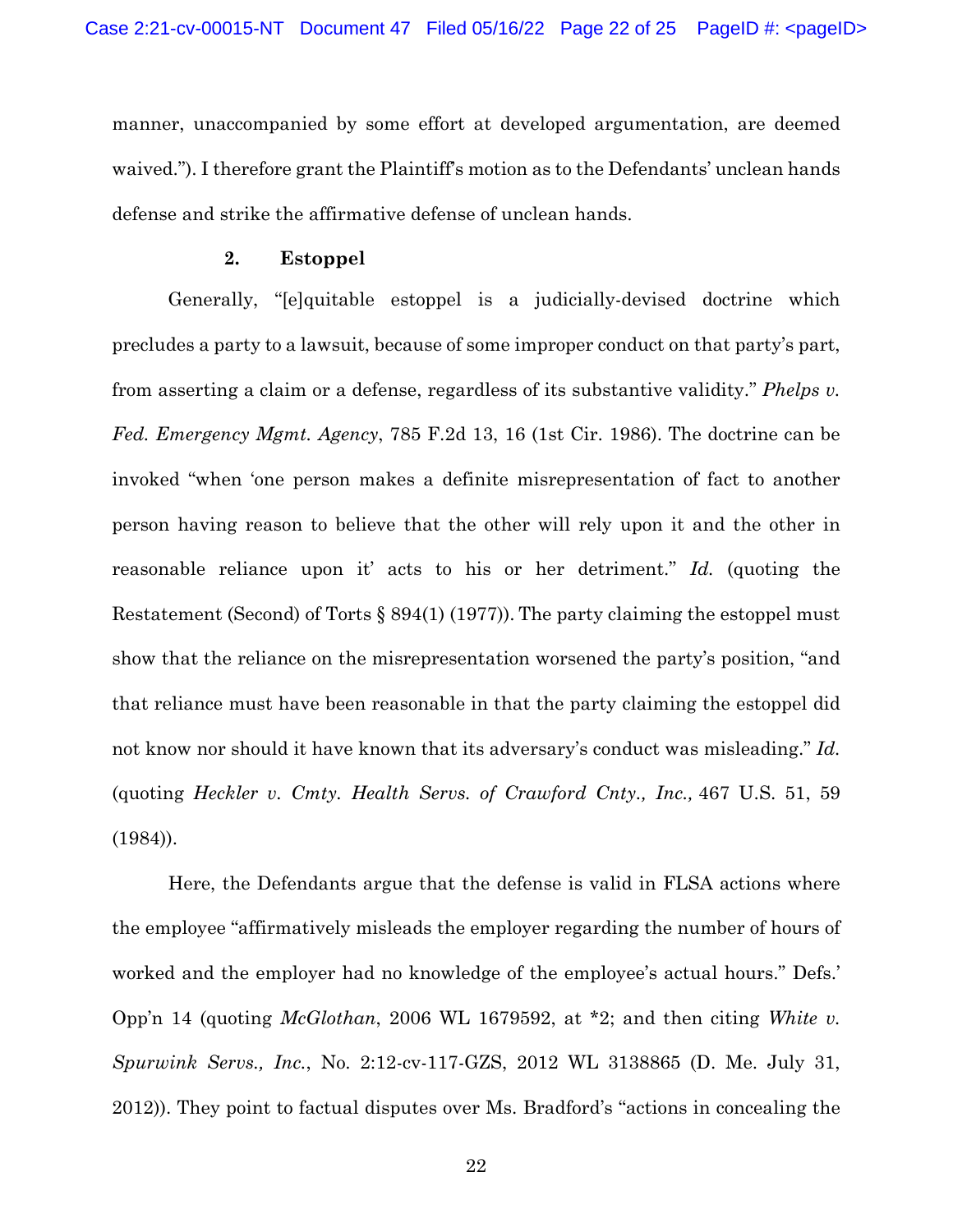alleged truth of [her] hours" and the Defendants' knowledge of her work hours. Defs.' Opp'n 14. What the Defendants fail to appreciate, however, is the undisputed fact that the Defendants never gave Ms. Bradford hours-recording instructions or anything with which to track her hours, resulting in no record whatsoever of Ms. Bradford's work hours. *See* Pl.'s SMF ¶¶ 39–42.

The FLSA is clear that ensuring compliance with the statute's overtime requirements is the employer's obligation "and it is absolute." *Caserta v. Home Lines Agency, Inc.*, 273 F.2d 943, 946 (2d Cir. 1959). "He cannot discharge it by attempting to transfer his statutory burdens of accurate record keeping, 29 U.S.C.A. 211(c), and of appropriate payment, to the employee." *Id.*; *see also id.* (rejecting employer's argument that the plaintiff was precluded by estoppel from challenging his own time sheets and holding that such an argument is "inconsistent with both the language and the policy of the Fair Labor Standards Act"). For this reason, many federal courts have long rejected equitable estoppel as an affirmative defense to an FLSA action, except in cases where employees were required by employer policy to record overtime hours and failed to do so. *See, e.g., Burry v. Nat'l Trailer Convoy, Inc.,* 338 F.2d 422, 426–27 (6th Cir. 1964); *Handler v. Thrasher,* 191 F.2d 120, 123 (10th Cir. 1951).13

<sup>&</sup>lt;sup>13</sup> I recognize that federal courts in Florida have permitted the asserted estoppel defense to survive a motion to strike. *See McGlothan v. Walmart Stores, Inc.,* No. 6:06–CV–94–ORL–28JGG, 2006 WL 1679592 (M.D. Fla. June 14, 2006). But those courts appear to be outliers on this issue and were constrained by "binding precedent in [the Fifth] Circuit . . . that the affirmative defense of estoppel is available in response to an FLSA claim where the employee affirmatively misleads the employer regarding the number of hours worked and the employer had no knowledge of the employee's actual hours." *Id.* at \*2 (citing *Brumbelow v. Quality Mills, Inc.*, 462 F.2d 1324, 1327 (5th Cir. 1972)). The First Circuit is silent on this issue, so I face no such constraint. Even if I were to follow the Fifth Circuit's lead, there is no evidence in the record that Ms. Bradford "affirmatively" misled the Defendants about her hours, so the defense of estoppel still would not be available to the Defendants in this case. *Cf. White v. Spurwink Servs., Inc.*, No. 2:12-cv-117-GZS, 2012 WL 3138865, at \*1 (D. Me.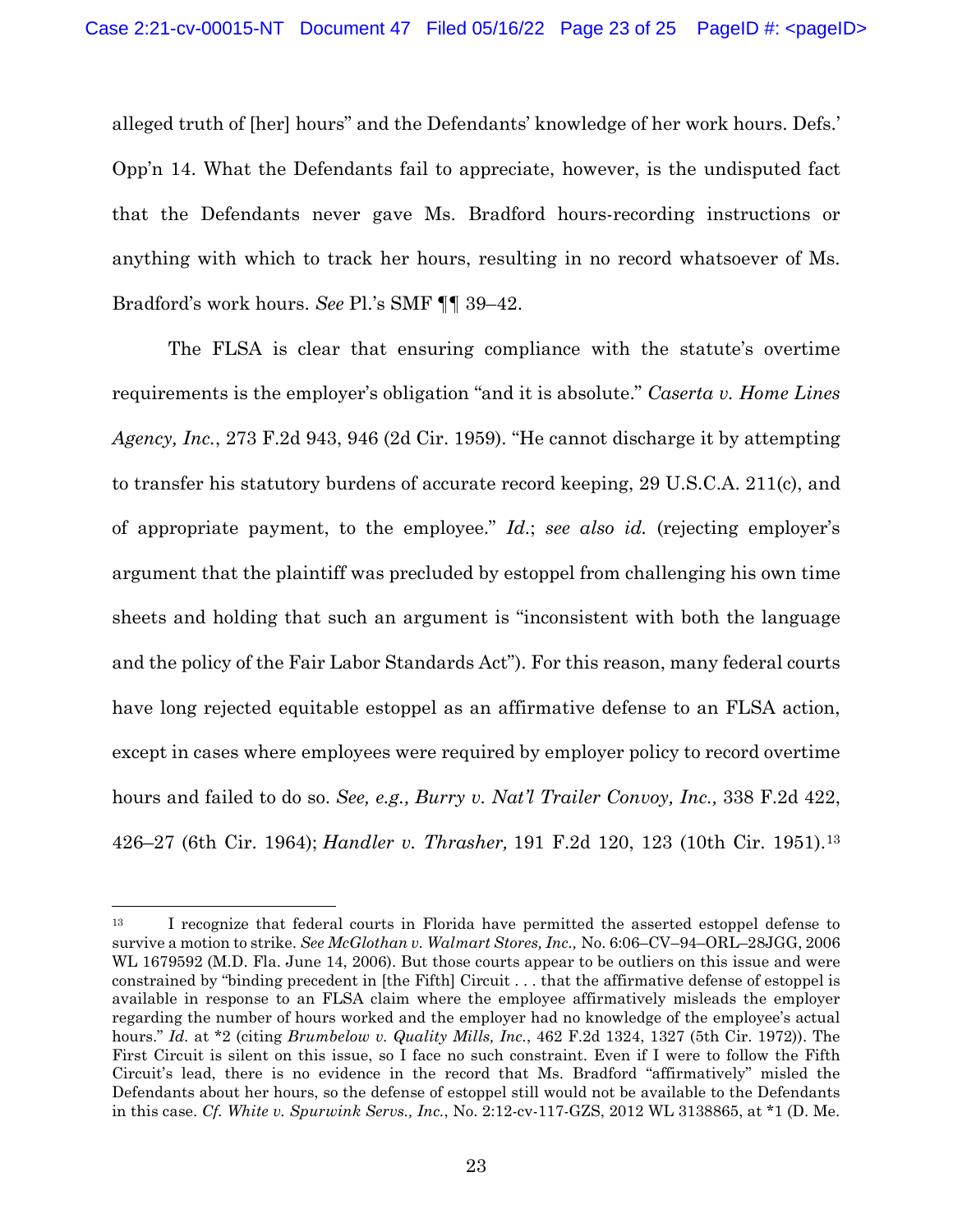Here, the record contains no evidence that Ms. Bradford deliberately failed to record her overtime or intentionally falsified her time records. The Defendants never required such records from her. And there is no evidence that she ever affirmatively misrepresented her working hours to the Defendants.14 She was silent. That is not enough to support an estoppel defense in this FLSA case. *See, e.g.*, *Thurman v. Stavaru Acad.*, No. 1:16-cv-10889, 2019 WL 951243, at \*6 (N.D. Ill. Feb. 26, 2019) (finding that "the exception to the general rule" that estoppel is generally not applicable in a FLSA action did not apply where defendants did not argue or plead that the plaintiff affirmatively misled them but only claimed that she "remained silent"); *Perrin v. Papa John's Int'l, Inc.*, 114 F. Supp. 3d 707, 726 (E.D. Mo. 2015) (striking estoppel defense where defendants had not demonstrated that any exceptions apply and argued only that plaintiffs "failed to report" but "there [wa]s no evidence of a policy which required them to do so, and [d]efendants . . . admitted that they did not track employees' actual expenses anyway").

Accordingly, I agree with the Plaintiff that the affirmative defense of equitable estoppel should be stricken.15 The Plaintiff's motion for summary judgment on the Defendants' estoppel defense is granted.

July 31, 2012) (permitting the defendants to assert a "limited" estoppel defense against plaintiffs claiming to be "entitled to be paid for more hours *than they themselves reported on their time sheets*") (emphasis added).

<sup>&</sup>lt;sup>14</sup> There is one instance in the record where Ms. Bradford was instructed by email after a "good week" to let Ms. Caron know if she had worked more than forty hours. Pl.'s SMF ¶¶ 48–49. Even drawing all inferences for the Defendants, this does not satisfy the FLSA employer-recordkeeping obligations, and the fact that Ms. Bradford failed to report her overtime in response to that one email does not justify permitting an estoppel defense here.

<sup>15</sup> That is not to say that the Defendants cannot assert at trial that they had no actual or constructive knowledge of Ms. Bradford's overtime work as that knowledge relates to the elements of